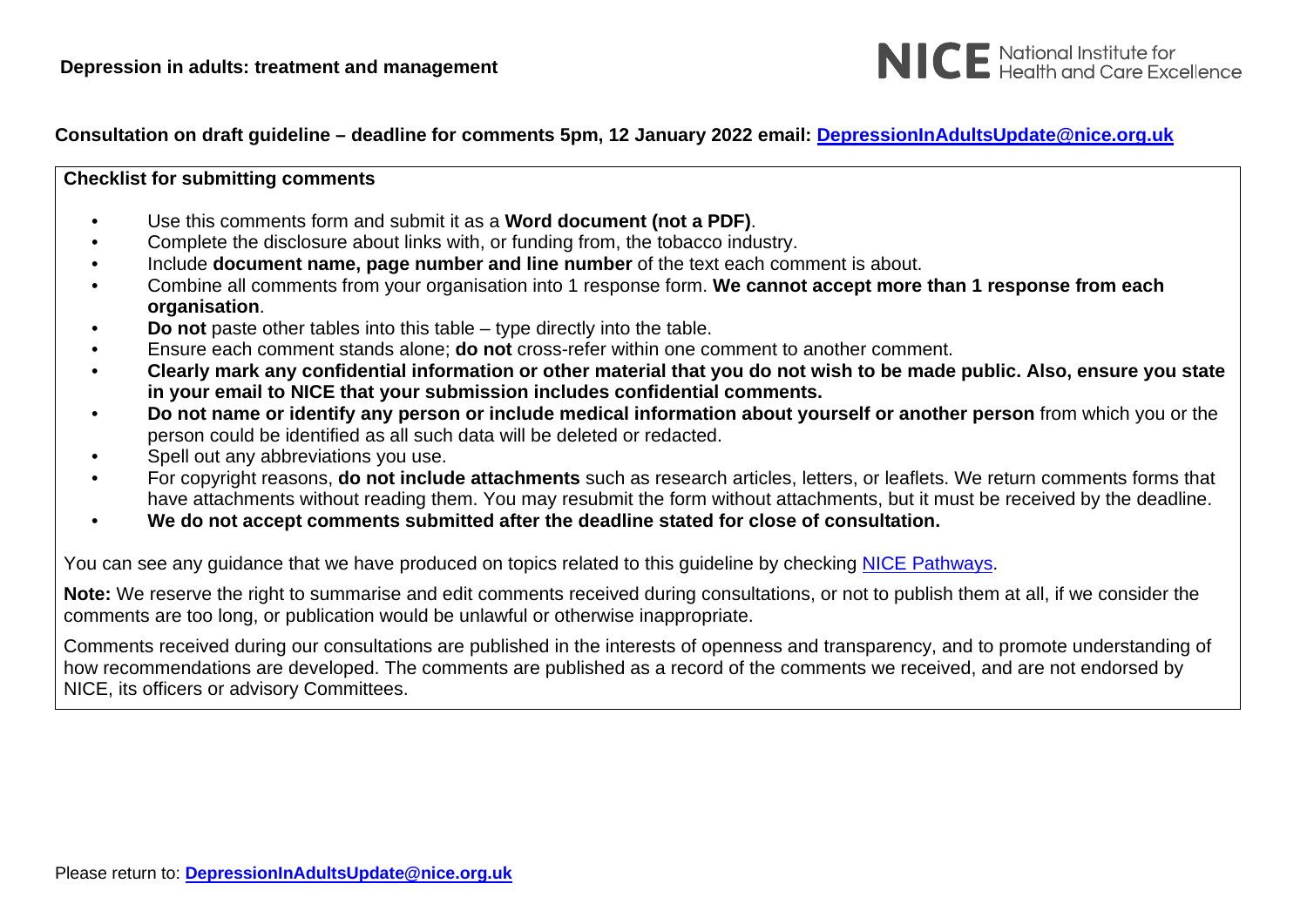

|                                                                                                                                       | Please read the checklist above before submitting comments. We cannot accept forms that are not filled in correctly.                                                                                                                                                                                                                                                                                                                                                                                                                                                                                                                                                                                                                                                                                                                                                                       |
|---------------------------------------------------------------------------------------------------------------------------------------|--------------------------------------------------------------------------------------------------------------------------------------------------------------------------------------------------------------------------------------------------------------------------------------------------------------------------------------------------------------------------------------------------------------------------------------------------------------------------------------------------------------------------------------------------------------------------------------------------------------------------------------------------------------------------------------------------------------------------------------------------------------------------------------------------------------------------------------------------------------------------------------------|
|                                                                                                                                       | We would like to hear your views on the draft recommendations presented in the guideline, and any comments you may have<br>on the rationale and impact sections in the guideline and the evidence presented in the evidence reviews documents. We<br>would also welcome views on the Equality Impact Assessment.                                                                                                                                                                                                                                                                                                                                                                                                                                                                                                                                                                           |
|                                                                                                                                       | In addition to your comments below on our guideline documents, we would like to hear your views on these questions. Please<br>include your answers to these questions with your comments in the table below.<br>1. Which areas will have the biggest impact on practice and be challenging to implement? Please say for whom and why.<br>2. Would implementation of any of the draft recommendations have significant cost implications?<br>3. What would help users overcome any challenges? (For example, existing practical resources or national initiatives, or<br>examples of good practice.)<br>4. Please tell us if there are any particular issues relating to COVID-19 that we should take into account when finalising<br>the guideline for publication.<br>See Developing NICE guidance: how to get involved for suggestions of general points to think about when commenting. |
| <b>Organisation name (if you</b><br>are responding as an individual<br>rather than a registered<br>stakeholder please specify).       | British Association for Counselling and Psychotherapy (BACP)                                                                                                                                                                                                                                                                                                                                                                                                                                                                                                                                                                                                                                                                                                                                                                                                                               |
| <b>Disclosure</b> (please disclose<br>any past or current, direct or<br>indirect links to, or funding from,<br>the tobacco industry). | n/a                                                                                                                                                                                                                                                                                                                                                                                                                                                                                                                                                                                                                                                                                                                                                                                                                                                                                        |
| Name of person<br>completing form                                                                                                     | Dr Hadyn Williams, CEO.                                                                                                                                                                                                                                                                                                                                                                                                                                                                                                                                                                                                                                                                                                                                                                                                                                                                    |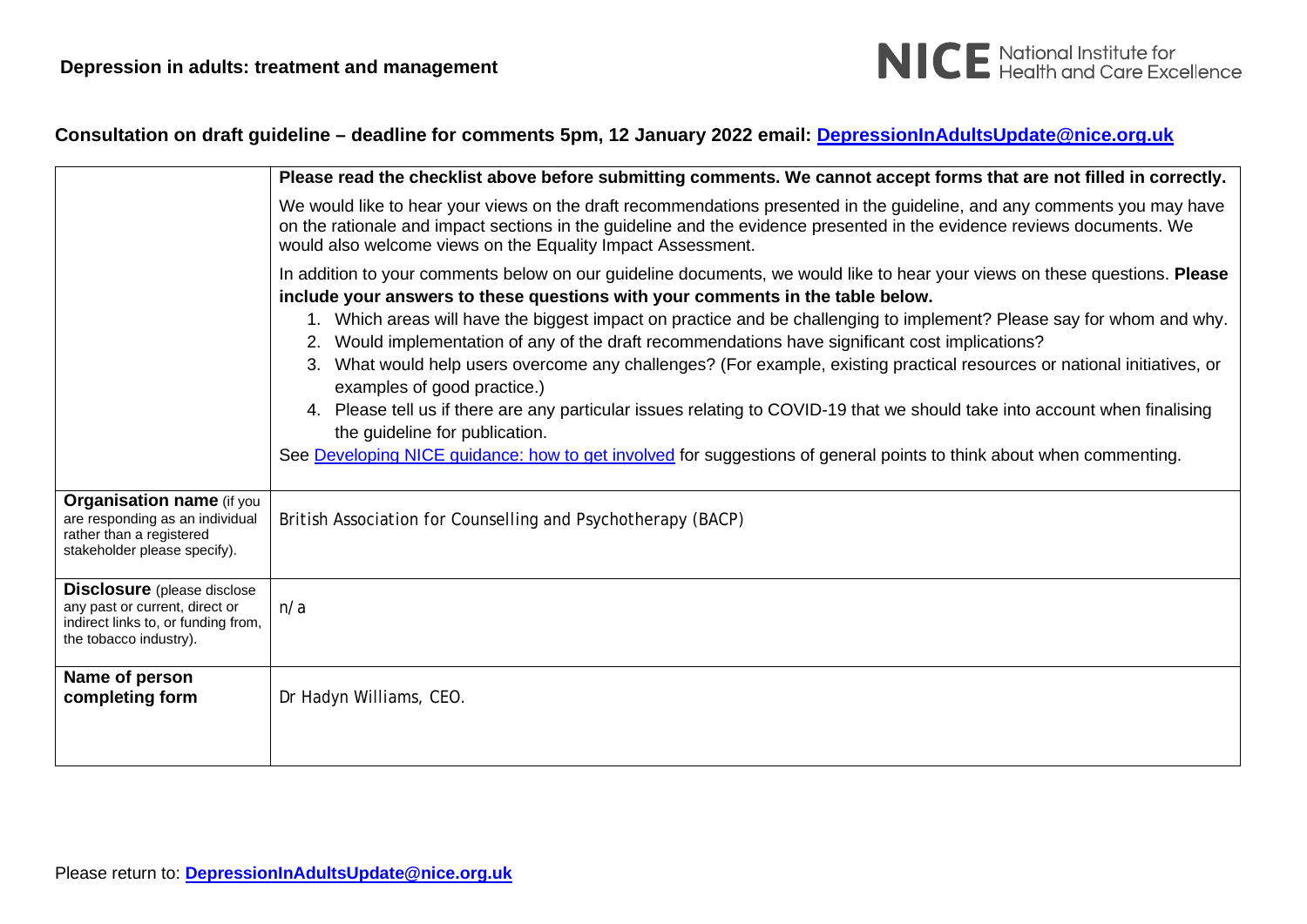

| <b>Comment</b> | <b>Document</b>                                                          | Page                                                           | Line                                                        | <b>Comments</b>                                                                                                                                                                                                                                                                                                                                                                                                                                                                                                                                                                                                                                                                                                                                                                                                                                                                                                                                                                                                                                                                                                                                                                                                                                                                                                                                                                                                                                                                                                                                                                                                                                                                                                                                                                                                                                                                                                                                                                                                                                                                                                                                                                                                                                                                                                                                                                                                                  |
|----------------|--------------------------------------------------------------------------|----------------------------------------------------------------|-------------------------------------------------------------|----------------------------------------------------------------------------------------------------------------------------------------------------------------------------------------------------------------------------------------------------------------------------------------------------------------------------------------------------------------------------------------------------------------------------------------------------------------------------------------------------------------------------------------------------------------------------------------------------------------------------------------------------------------------------------------------------------------------------------------------------------------------------------------------------------------------------------------------------------------------------------------------------------------------------------------------------------------------------------------------------------------------------------------------------------------------------------------------------------------------------------------------------------------------------------------------------------------------------------------------------------------------------------------------------------------------------------------------------------------------------------------------------------------------------------------------------------------------------------------------------------------------------------------------------------------------------------------------------------------------------------------------------------------------------------------------------------------------------------------------------------------------------------------------------------------------------------------------------------------------------------------------------------------------------------------------------------------------------------------------------------------------------------------------------------------------------------------------------------------------------------------------------------------------------------------------------------------------------------------------------------------------------------------------------------------------------------------------------------------------------------------------------------------------------------|
| number         | [e.g. guideline,<br>evidence<br>review A, B, C<br>etc., methods,<br>EIA] | number<br>'General'<br>for<br>comments<br>on whole<br>document | number<br>'General' for<br>comments<br>on whole<br>document | Insert each comment in a new row.<br>Do not paste other tables into this table, because your comments could get lost - type directly into this table.<br>Include section or recommendation number in this column.                                                                                                                                                                                                                                                                                                                                                                                                                                                                                                                                                                                                                                                                                                                                                                                                                                                                                                                                                                                                                                                                                                                                                                                                                                                                                                                                                                                                                                                                                                                                                                                                                                                                                                                                                                                                                                                                                                                                                                                                                                                                                                                                                                                                                |
| 1              | Guideline                                                                | General                                                        | General                                                     | Context and preparation of response:<br>BACP has prepared this response to the exceptional 2021 third consultation on the revised Guideline<br>for Depression in Adults: Treatment and Management in our role as a professional body for UK<br>counsellors, psychotherapists and coaches. As the largest British professional body for those<br>providing psychological therapies and as laid out in our mission statement (British Association for<br>Counselling and Psychotherapy, 2022), we aim to campaign for the highest standards of care for<br>those experiencing any form of psychological distress, including depression. Moreover, our<br>responsibility to both the British public and our members means that we campaign for a range of<br>treatments to be available through the NHS for those with depression. This commitment reflects<br>the considerable range of evidence of broad equivalence between therapies for depression from<br>trials (for example, Barkham et al., 2021; Richards et al., 2017), meta-analyses (Cuijpers et al.,<br>2020; Cuijpers et al., 2021; Wakefield et al., 2021), as well as from observational data taken from<br>standardised routine datasets (Gyani et al., 2013; Leonidaki & Constantinou, 2021; Pybis et al.,<br>2017). However, the evidence also shows that it is important to give clients choice about treatment<br>options because doing so improves outcomes, the quality of the therapeutic alliance, engagement<br>in treatment and also reduces drop-out from treatment (Lindhiem et al., 2014; Swift et al., 2018;<br>Williams et al., 2016; Windle et al., 2020).<br>This response has been prepared by members of the BACP Research and Policy Departments and<br>draws on feedback from senior counselling and psychotherapy academic researchers in the UK. Our<br>comments are also informed by reviews specifically commissioned by BACP to assess the revised<br>network meta-analysis (NMA) and economic analysis used in the development of the revised draft<br>guideline.<br>Broadly, we welcome and support the focus on 'client choice' throughout the guideline, as well as<br>the recommendation that all psychological therapies should be considered as first line treatments<br>for depression. However, we are concerned that there are some serious methodological limitations<br>that have not been duly acknowledged or considered. |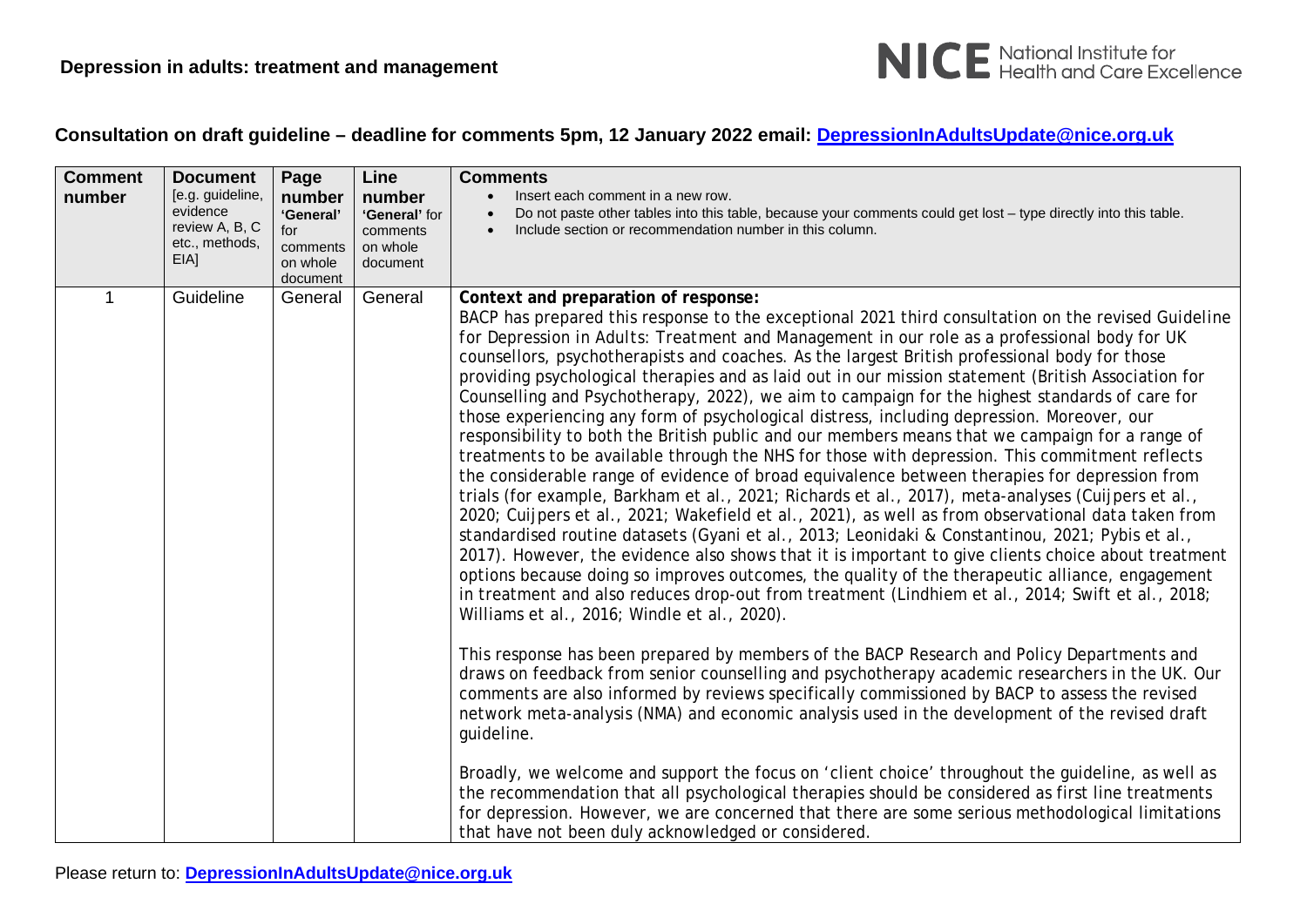

| $\overline{2}$ | Guideline | General | General | Length of consultation period:<br>We welcome the provision of an exceptional third consultation period and the extension to the<br>consultation of four days in acknowledgement of the festive period public holidays. However, we<br>once again wish to state our view that the time provided for making a response is insufficient to<br>allow proper scrutiny of the documents given their length (over 2500 pages in total) and the great<br>complexity of the analyses conducted.<br>While we acknowledge that the duration of the consultation is, as you have highlighted in your<br>response to our comments to the previous consultation, set out in Developing NICE guidelines: the<br>manual, we wish to reiterate that the limited time for document review undercuts the very purpose<br>of the consultation, which is to allow NICE to benefit from robust stakeholder feedback. As before,<br>we strongly recommend that the length of a consultation period should not be standardised but<br>flexible to accommodate for documents of great length/analytic complexity as well as in contexts<br>where the outcomes have huge importance for the population, as in the case of this guideline on<br>depression. We will continue to push for this whenever Developing NICE guidelines: the manual is<br>next updated and consulted upon.                                                                                          |
|----------------|-----------|---------|---------|----------------------------------------------------------------------------------------------------------------------------------------------------------------------------------------------------------------------------------------------------------------------------------------------------------------------------------------------------------------------------------------------------------------------------------------------------------------------------------------------------------------------------------------------------------------------------------------------------------------------------------------------------------------------------------------------------------------------------------------------------------------------------------------------------------------------------------------------------------------------------------------------------------------------------------------------------------------------------------------------------------------------------------------------------------------------------------------------------------------------------------------------------------------------------------------------------------------------------------------------------------------------------------------------------------------------------------------------------------------------------------------------------------------------------------------------------|
| 3              | Guideline | General | General | Use of the term 'counselling':<br>As with previous versions of the guideline, the use of the term 'counselling' in the guidelines is<br>inconsistent and unclear which is highly problematic.<br>Within the profession itself the term counselling refers to a bona fide evidence based activity which<br>requires professional training in a model-based approach from a range of traditions (e.g. person-<br>centred, CBT, psychodynamic and pluralistic). However, within the draft guideline counselling is<br>used to refer variously to the empirically validated protocol developed specifically for depression<br>(PCET or PCE-CfD - Person-Centred Experiential Counselling for Depression); sometimes to any non-<br>directive but bona fide counselling approach; and sometimes to non-directive generic counselling<br>skills used by non-counselling professionals categorised as a non-active treatment - often as a<br>control for another intervention. This confusion and lack of clarity around the use of the term<br>'counselling' has profound implications for how decisions about recommendations have been made<br>within these guidelines. For example, the committee's comments in Evidence review B in relation<br>to the PRaCTICED trial (Barkham et al, 2021) state that "The committee discussed that the PCET<br>used in this study was not the same as non-directive counselling and therefore this study does not |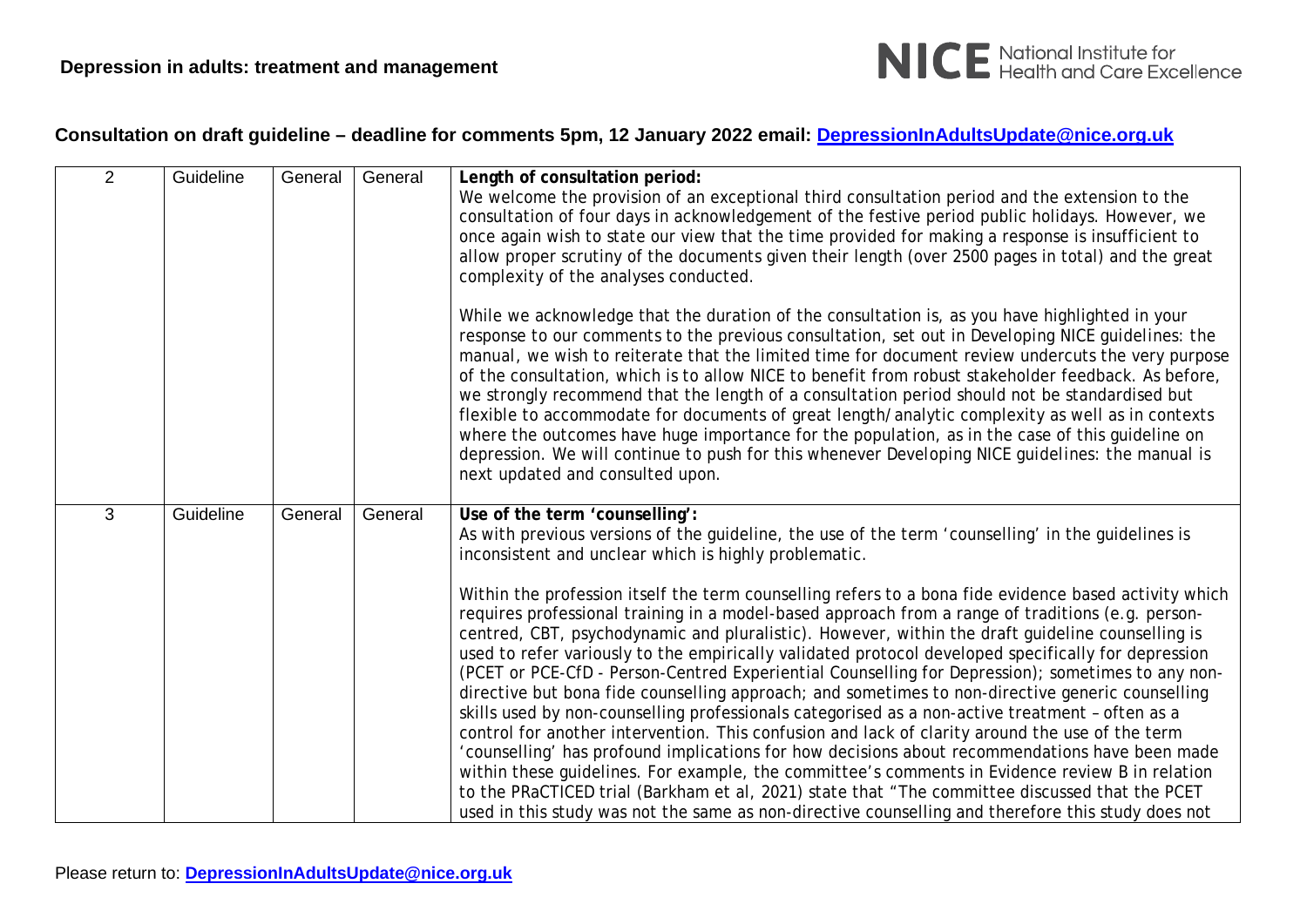

|   |           |         |         | provide evidence for the effectiveness of non-directive counselling" (Evidence review B, p146, lines<br>$39-42$ ).<br>As argued in Barkham et al. (2017), it is our view that the committee should include clear and<br>specific definitions of counselling that recognise that counselling includes a wide range of bona fide<br>active and effective counselling treatments covering a range of theoretical modalities - including<br>but not restricted to those such as CBT, STPP and others recommended within the quideline - which<br>are distinct from both a specific counselling protocol (e.g. PCET, CfD) or from a generic<br>intervention seen as a non-active treatment.                                                                                                                                                                                                                                                                                                                                                                                                                                                                                                                                                                                                                                                                                                                                                                                                                                                                                                                                                                                                                                                                                                                                                                                                                                                                                                                                                                                                                                                                                                   |
|---|-----------|---------|---------|------------------------------------------------------------------------------------------------------------------------------------------------------------------------------------------------------------------------------------------------------------------------------------------------------------------------------------------------------------------------------------------------------------------------------------------------------------------------------------------------------------------------------------------------------------------------------------------------------------------------------------------------------------------------------------------------------------------------------------------------------------------------------------------------------------------------------------------------------------------------------------------------------------------------------------------------------------------------------------------------------------------------------------------------------------------------------------------------------------------------------------------------------------------------------------------------------------------------------------------------------------------------------------------------------------------------------------------------------------------------------------------------------------------------------------------------------------------------------------------------------------------------------------------------------------------------------------------------------------------------------------------------------------------------------------------------------------------------------------------------------------------------------------------------------------------------------------------------------------------------------------------------------------------------------------------------------------------------------------------------------------------------------------------------------------------------------------------------------------------------------------------------------------------------------------------|
| 4 | Guideline | General | General | Failure to include large standardised routine datasets:<br>As we previously commented, the analysis within this revised draft guideline once again privileges<br>RCT evidence and fails to consider evidence arising from the IAPT dataset, a routine outcomes<br>dataset which shows how those with depression fare in response to NHS primary care treatment.<br>The response to our previous comments (p.418 of consultation comments and responses document)<br>states that the committee has not relied solely on RCT evidence but has taken into account "a<br>range of different information, including health economic evidence and contextual information". It<br>also states that RCT evidence supporting the use of a range of psychological therapies and different<br>pharmacological treatments have been included and that the quideline has therefore made<br>recommendations for a range of treatments. The response to our previous comments (same<br>document, p.418) also states that the committee has not included the IAPT data as "they did not<br>consider routine datasets to be better or equivalent to RCT data as one cannot be sure that the<br>populations treated with the different interventions are the same [] For example, examination of<br>IAPT data sets shows that those who received CBT were more likely to have received a previous<br>intervention (typically guided self-help) than those who received other psychological<br>interventions." Discarding data for this reason and considering only data that rigidly meet<br>conditions that fit the committee's methodological design rather than seeking to respond to real<br>world and naturally occurring phenomena by generating designs that fit the real-world data is a<br>strategic failure to grasp the potential provided by the range of research paradigms and by<br>considering both trials methodology and large-scale observational and standardised datasets.<br>The IAPT database, comprising over half a million patients per year, provides substantial and key<br>evidence of how NICE recommendations relating to psychological therapies work in clinical reality. |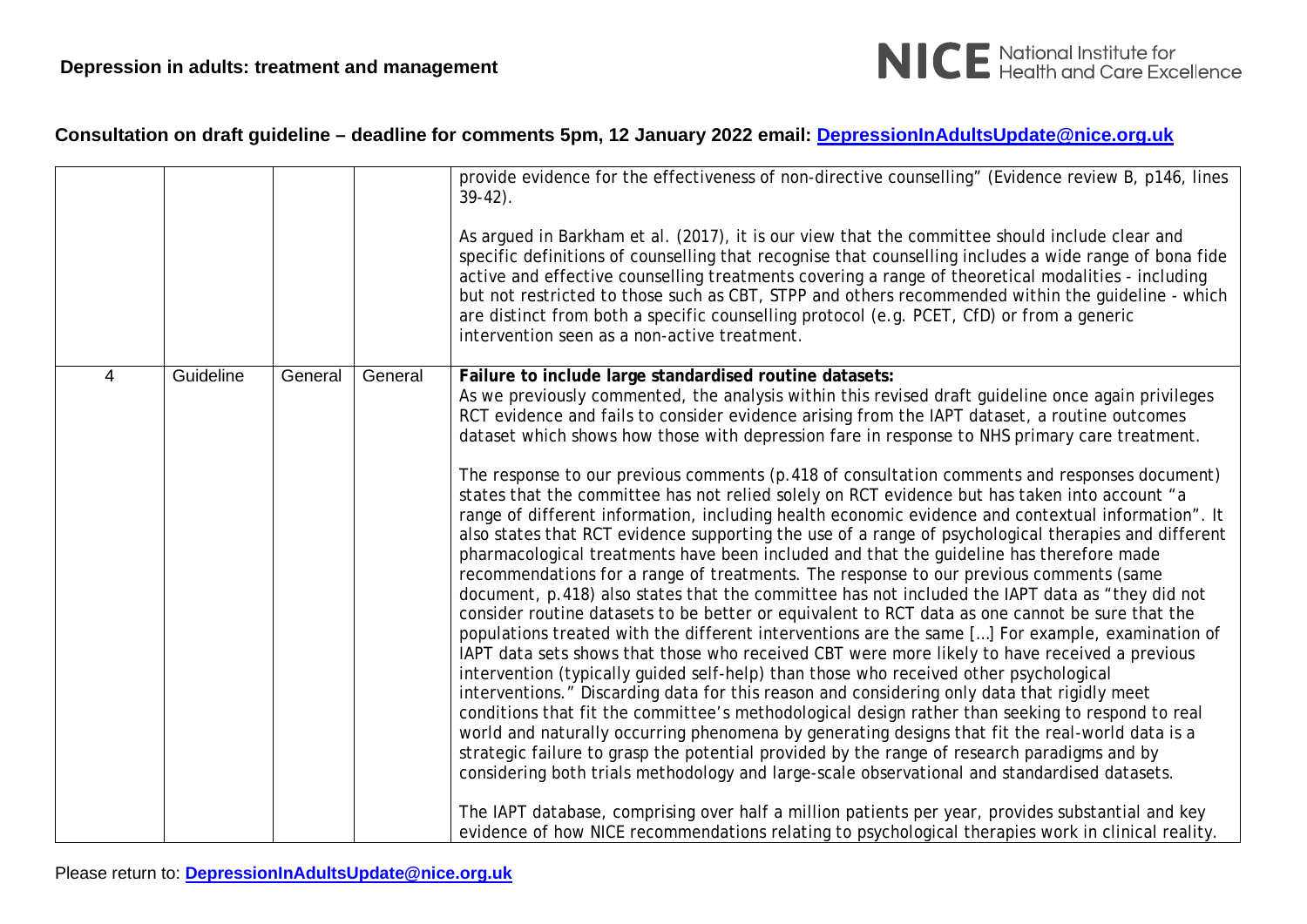

|  | Existing evidence from IAPT annual reports (NHS Digital, 2014, 2015, 2016, 2017, 2018)<br>demonstrates that patient recovery rates have been virtually equivalent between CBT and<br>counselling. Research on different portions of the IAPT dataset in relation to the treatment of<br>depression have also reported comparable outcomes between CBT and counselling (Gyani et al.,<br>2013; Pybis et al., 2017). In addition, evidence from the PRaCTICED trial (Barkham et al., 2021)<br>shows virtually equivalent outcomes. The PRaCTICED trial randomised IAPT patients to PCET or CBT,<br>removing the confounding factors that usually make IAPT data inadmissible for inclusion in the<br>development of NICE guidelines, which counters the committee's objections to using the routinely<br>collected IAPT dataset.<br>While we recognise that the inclusion of observational evidence in network meta-analysis (NMA) and<br>combining randomised and non-randomised evidence can be challenging due to high levels of<br>heterogeneity (potentially violating the assumption of transitivity), it is our understanding that in<br>the current analysis the selection of studies has not included careful consideration of the risk of<br>increased heterogeneity and intransitivity. It is therefore possible that including observational<br>evidence would not be more problematic in terms of heterogeneity than data already included for<br>consideration. When including observational data, a sensitivity analysis can be undertaken and more<br>details can (and should) be given about any specific characteristics that raise concerns, allowing for<br>transparency and greater scrutiny of the analyses. This would allow for a systematic and rigorous<br>inclusion of real-world, practice-based data. |
|--|----------------------------------------------------------------------------------------------------------------------------------------------------------------------------------------------------------------------------------------------------------------------------------------------------------------------------------------------------------------------------------------------------------------------------------------------------------------------------------------------------------------------------------------------------------------------------------------------------------------------------------------------------------------------------------------------------------------------------------------------------------------------------------------------------------------------------------------------------------------------------------------------------------------------------------------------------------------------------------------------------------------------------------------------------------------------------------------------------------------------------------------------------------------------------------------------------------------------------------------------------------------------------------------------------------------------------------------------------------------------------------------------------------------------------------------------------------------------------------------------------------------------------------------------------------------------------------------------------------------------------------------------------------------------------------------------------------------------------------------------------------------------------------------------------------------------------------|
|  | Given all these points, it is our view that IAPT data should be considered alongside RCT data,<br>particularly in order to ensure that sufficient consideration is given to high-quality real-world<br>evidence that reflects the variety and complexity of patients seeking help for depression and to<br>form a more complete, inclusive, and accurate assessment of the comparative effectiveness and<br>cost-effectiveness of psychological therapies. As in our previous response, this is not an argument to<br>abandon RCT/NMA analyses, but rather to examine the 'weight of evidence' as a whole (Barkham et<br>al., 2017) and to consider their results alongside those from relevant routine outcome datasets. In<br>our view, inclusion of IAPT data is crucial when the aim of the NICE guideline is to improve<br>treatment of depression in NHS primary care.                                                                                                                                                                                                                                                                                                                                                                                                                                                                                                                                                                                                                                                                                                                                                                                                                                                                                                                                                     |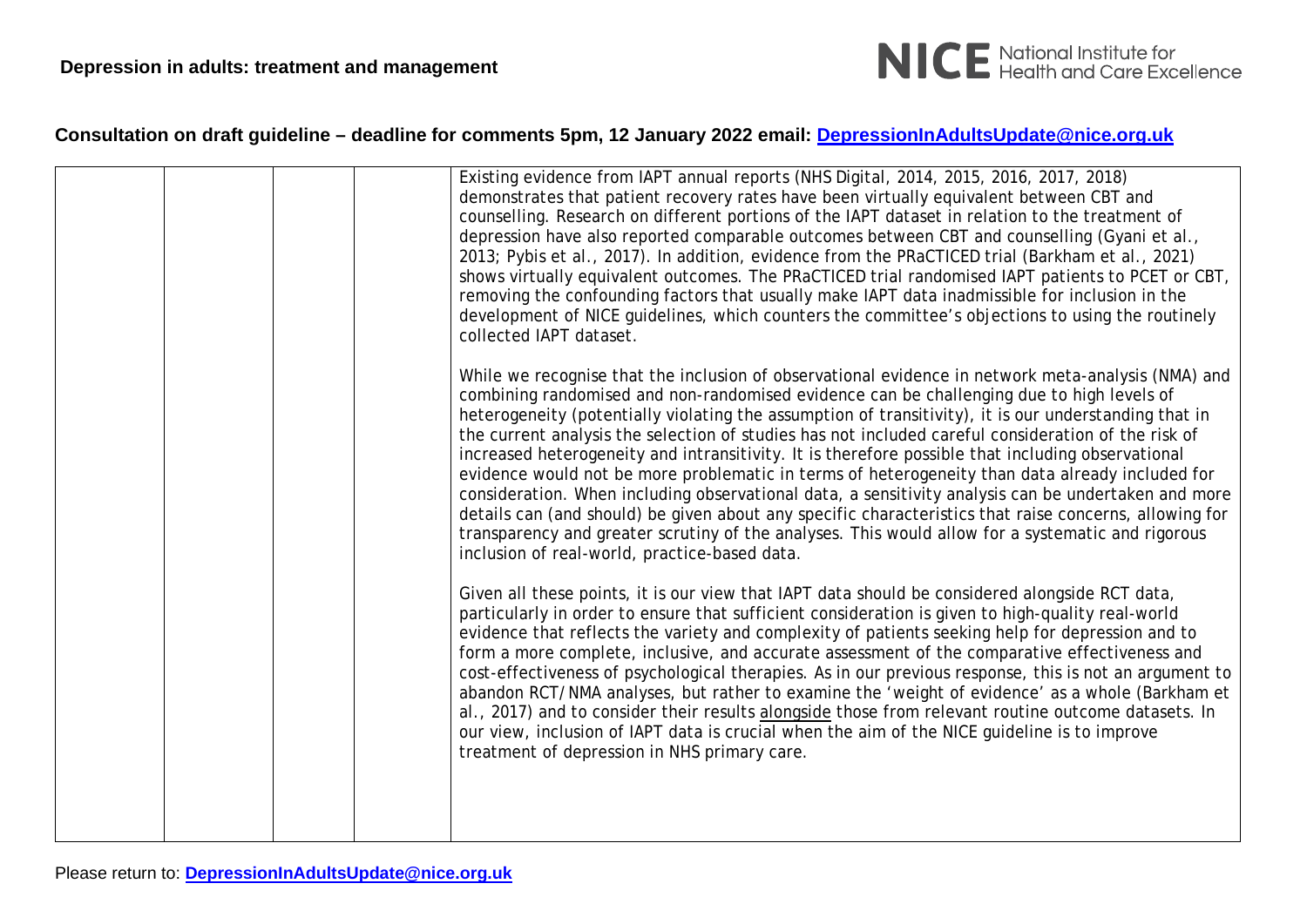

| 5 | Guideline | General | General | Supporting patient choice of treatment:                                                                                                                         |
|---|-----------|---------|---------|-----------------------------------------------------------------------------------------------------------------------------------------------------------------|
|   |           |         |         | We welcome the new recommendations in this draft of the guideline that patients' ideas and                                                                      |
|   |           |         |         | preferences about treatments should be explored (1.3.1). We also welcome the recommendation                                                                     |
|   |           |         |         | for clinicians to make a shared decision with the person about their treatment (1.3.5), taking into                                                             |
|   |           |         |         | account that all treatments in Table 1 (1.5.2) or Table 2 (1.6.1) can be used as first line treatments                                                          |
|   |           |         |         | for the relevant severity of depression, and the recommendation that antidepressant medication                                                                  |
|   |           |         |         | should not routinely be offered as a first-line treatment for less severe depression unless that is the                                                         |
|   |           |         |         | person's preference (1.5.3). Similarly, we are supportive of the recommendations that                                                                           |
|   |           |         |         | commissioners and services should ensure that treatments are made available and that patients can                                                               |
|   |           |         |         | express a preference (1.3.6), as well as the comment on p.67 that "Commissioners and services will                                                              |
|   |           |         |         | need to ensure that a meaningful choice of all NHS-recommended therapies is available". Overall,                                                                |
|   |           |         |         | we are encouraged that these additions to the guideline are broadly supportive of patient choice                                                                |
|   |           |         |         | and we welcome this shift in emphasis.                                                                                                                          |
|   |           |         |         | Additionally, we welcome the presentation of information regarding delivery, key information and                                                                |
|   |           |         |         | other aspects of treatments for consideration as presented in Table 1 (pp23-30) for less severe                                                                 |
|   |           |         |         | depression and Table 2 (pp31-37) for more severe depression as ways of seeking to ensure that                                                                   |
|   |           |         |         | relevant information can be discussed between patients and clinicians when considering possible                                                                 |
|   |           |         |         | treatments. Similarly, we welcome the attempt at simplification of presentation of treatment                                                                    |
|   |           |         |         | options within the visual summaries for less severe depression and more severe depression.                                                                      |
|   |           |         |         |                                                                                                                                                                 |
|   |           |         |         | However, it is our view that listing the contents of the tables in order of recommended use, based                                                              |
|   |           |         |         | on the committee's interpretations of their clinical and cost-effectiveness, undermines the                                                                     |
|   |           |         |         | guideline's recommendation to support the collaborative process of shared decision-making which                                                                 |
|   |           |         |         | seeks to empower people "to make decisions about the care that is right for them" (NICE guideline                                                               |
|   |           |         |         | on shared decision making), and that offering visual summaries which present treatment options in<br>the same order as the tables also undermines this process. |
|   |           |         |         |                                                                                                                                                                 |
|   |           |         |         | First, while there is some evidence that effectiveness of proposed treatments is a consideration for                                                            |
|   |           |         |         | patients, there is limited evidence that patients' preferences for treatment within primary care                                                                |
|   |           |         |         | NHS services are influenced by cost-effectiveness (Churchill et al., 2000; Dorow et al., 2018; Houle                                                            |
|   |           |         |         | et al., 2013; Winter & Barber, 2013). Indeed, research suggests that a number of other potentially                                                              |
|   |           |         |         | contributing factors, including demographic variables such as age, race and sex, as well as                                                                     |
|   |           |         |         | aetiological beliefs about depression and previous experiences with depression treatment, either                                                                |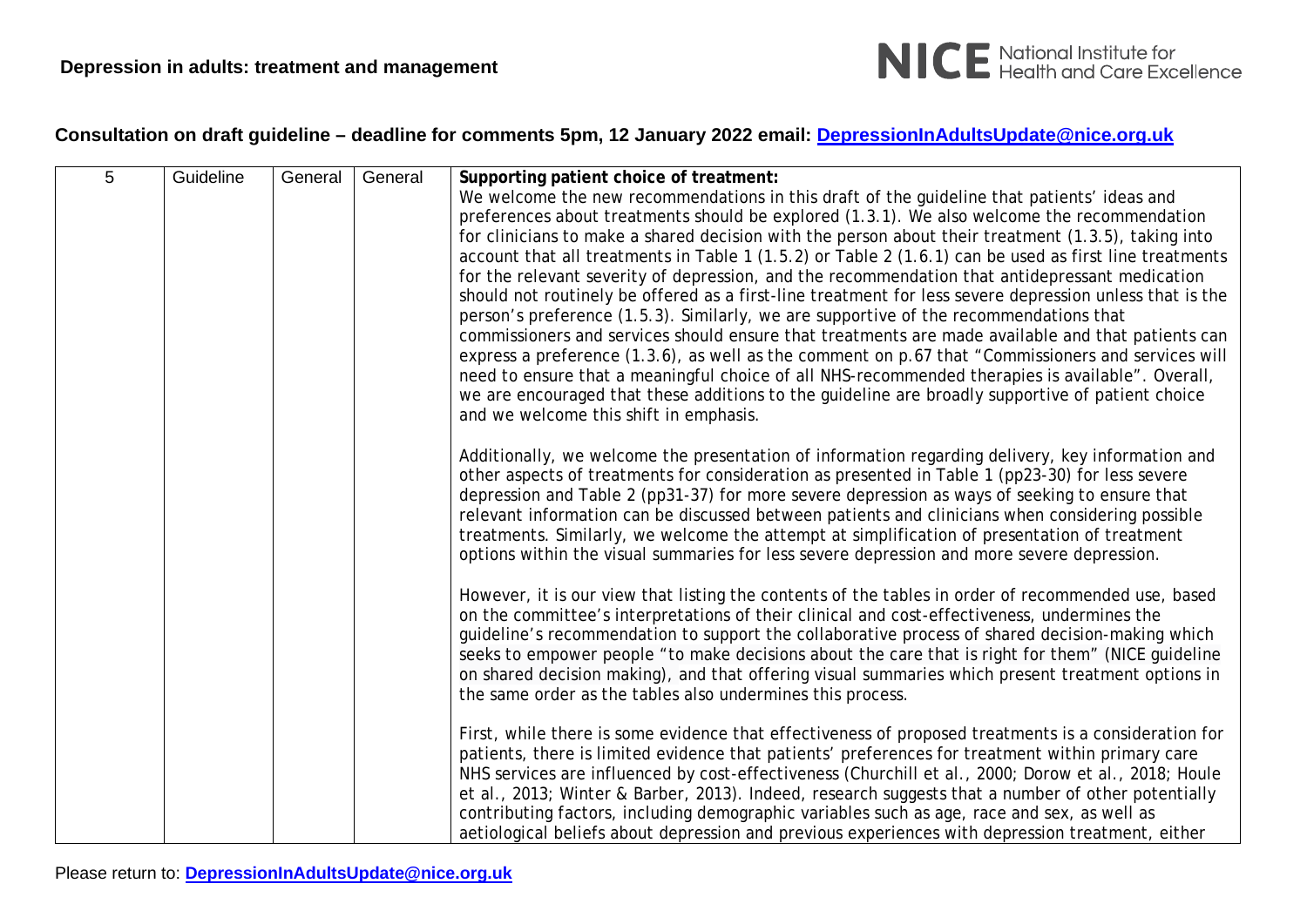

| personally or through friends and family members, may influence patients' treatment preferences<br>for depression (Churchill et al.2000; Houle et al., 2013; Waitzfelder et al., 2018; Winter & Barber,<br>$2013$ ).                                                                                                                                                                                                                                                                                                                                                                                                                                                                                                                                                                                                                  |
|---------------------------------------------------------------------------------------------------------------------------------------------------------------------------------------------------------------------------------------------------------------------------------------------------------------------------------------------------------------------------------------------------------------------------------------------------------------------------------------------------------------------------------------------------------------------------------------------------------------------------------------------------------------------------------------------------------------------------------------------------------------------------------------------------------------------------------------|
| While recommendations relating to cost-effectiveness are of most relevance to commissioners and<br>providers of services, since the guideline's recommendation is that "commissioners and services<br>should ensure that people can express a preference for NICE-recommended treatments, that those<br>treatments are available in a timely manner, particularly in severe depression, and that access to<br>them is monitored" (1.3.6), it is our view that the tables' ranking of treatments also undermines<br>this recommendation since ranking and choice are incompatible. We are concerned that<br>commissioners will be more likely to offer services that match the ranking rather than considering<br>the specific needs within their CCG and that this will undermine patient choice.                                     |
| Secondly, the committee's interpretation of the findings that has led to this ranking of these<br>treatments is based on flawed analyses which, in our view, render the ranking unreliable and<br>unsupported by the evidence and we therefore challenge this as a method of presenting treatment<br>options to patients (see also specific comments and feedback later in this document relating to the<br>network meta-analysis (NMA) and economic analysis). In addition, while the results of the NMA<br>include comparisons of all active treatments against placebo or TAU, the relative effects between<br>the different active treatments are not presented, thus it remains unclear whether these were<br>directly tested against each other and if any statistically significant differences between them were<br>observed. |
| We also wish to highlight that despite the emphasis on greater choice of treatment, the current<br>draft recommendations, including the decision to present available treatments in rank-order, have<br>not considered the multiplicity of existing qualitative evidence capturing patients' views and<br>experiences of the different pharmacological and psychological treatments included in the draft<br>guideline. We believe that the inclusion of qualitative evidence on patients' experiences of<br>depression treatment would meaningfully inform the treatment guideline by increasing and<br>prioritising service user voices to further support clinicians and patients engage in shared decisions<br>about treatment.                                                                                                   |
| Finally, the recommendation to present available treatments to patients within a ranking is<br>unacceptable within a guideline where the committee also agreed that "choice of therapy should                                                                                                                                                                                                                                                                                                                                                                                                                                                                                                                                                                                                                                         |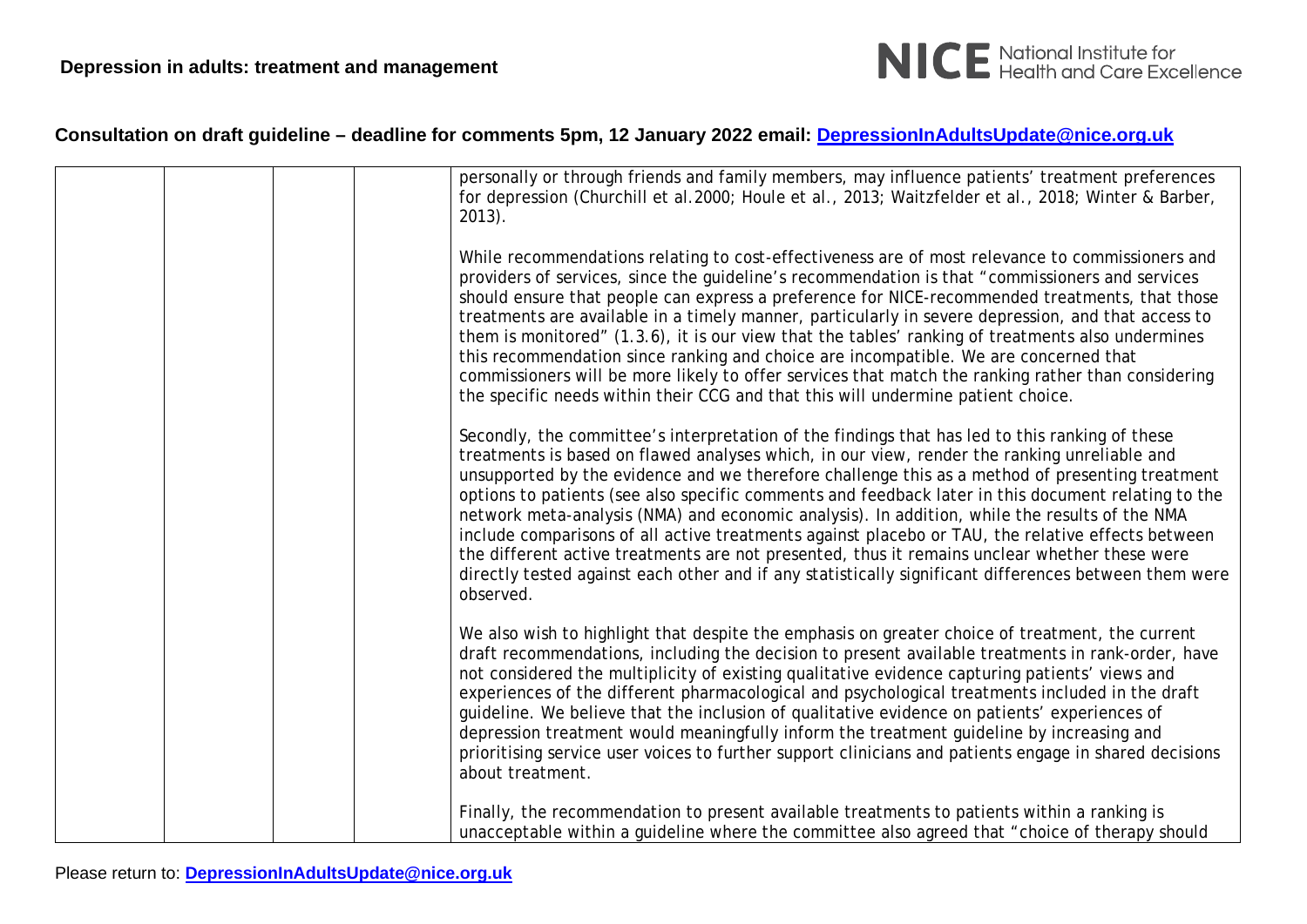

|   |           |         |         | be a personalised decision", noting that "some people may prefer to use a treatment further down<br>the table and that this is a valid choice" (p.67, lines 4-6 & p.68, line 30 - p69, line 2). In our view,<br>the use of ranked tables of treatments is incompatible with supporting patient choice since rankings<br>easily overpower choice and in doing so completely undermine attempts at patient empowerment<br>through shared decision making. It is our view that the valid treatment choices of patients would<br>be better served by the presentation of treatment options listed neutrally, for example in<br>alphabetical order of treatment name. If this were to be adopted, we would also recommend that it<br>be clearly stated in the guidelines that treatments are presented in alphabetical order (for<br>example) and the neutrality of the ordering is highlighted to ensure that ranking or hierarchy is not<br>implied.                                                                                                                                                                                                                                                                                                                                              |
|---|-----------|---------|---------|------------------------------------------------------------------------------------------------------------------------------------------------------------------------------------------------------------------------------------------------------------------------------------------------------------------------------------------------------------------------------------------------------------------------------------------------------------------------------------------------------------------------------------------------------------------------------------------------------------------------------------------------------------------------------------------------------------------------------------------------------------------------------------------------------------------------------------------------------------------------------------------------------------------------------------------------------------------------------------------------------------------------------------------------------------------------------------------------------------------------------------------------------------------------------------------------------------------------------------------------------------------------------------------------|
| 6 | Guideline | General | General | Failure to include longer-term psychological therapies as a treatment option:<br>All psychological treatments recommended in the guideline are brief/short-term, with<br>recommended duration ranging between 6 and 20 sessions. We notice that the recommendation for<br>those classified as treatment-resistant depression, chronic depression, and depression with<br>personality disorder default back to first or further-line treatment recommendation (i.e. once a<br>again a short-term treatment) instead of recommending a longer-term treatment.<br>Whilst we acknowledge that there is a robust body of research which suggests that the majority of<br>change occurs during the initial phase of treatment, and often within 24 sessions (Robinson et al.,<br>2020), recent research (Nordmo et al., 2021) has demonstrated that this is not true for all patients.<br>Indeed, those experiencing more severe/complex symptoms at intake, who had access to open-<br>ended psychological therapies, demonstrated slower rates of change, but greater overall benefits<br>when they received longer treatments (an average of 52 sessions). There is also research evidence<br>which supports the use of longer-term psychological therapies (specifically long-term CBT and long- |
|   |           |         |         | term psychodynamic psychotherapy) for patients diagnosed with treatment-resistant/chronic<br>depression (Fonagy et al., 2015; Leuzinger-Bohleber et al., 2019).<br>Moreover, there are numerous qualitative studies and reviews on patient experience that highlight<br>that GPs, service providers and service-users may perceive short-term treatments as inadequate,<br>including two studies which have been cited in Evidence Review I (Johnston et al., 2007; Mercier et<br>al., 2011, p52). Whilst we welcome the increased focus on patient choice in the quideline, patients'<br>experiences should also be considered in the recommendations, including those patients who want -<br>and need - longer-term treatments, which we feel is not adequately considered and discussed.                                                                                                                                                                                                                                                                                                                                                                                                                                                                                                    |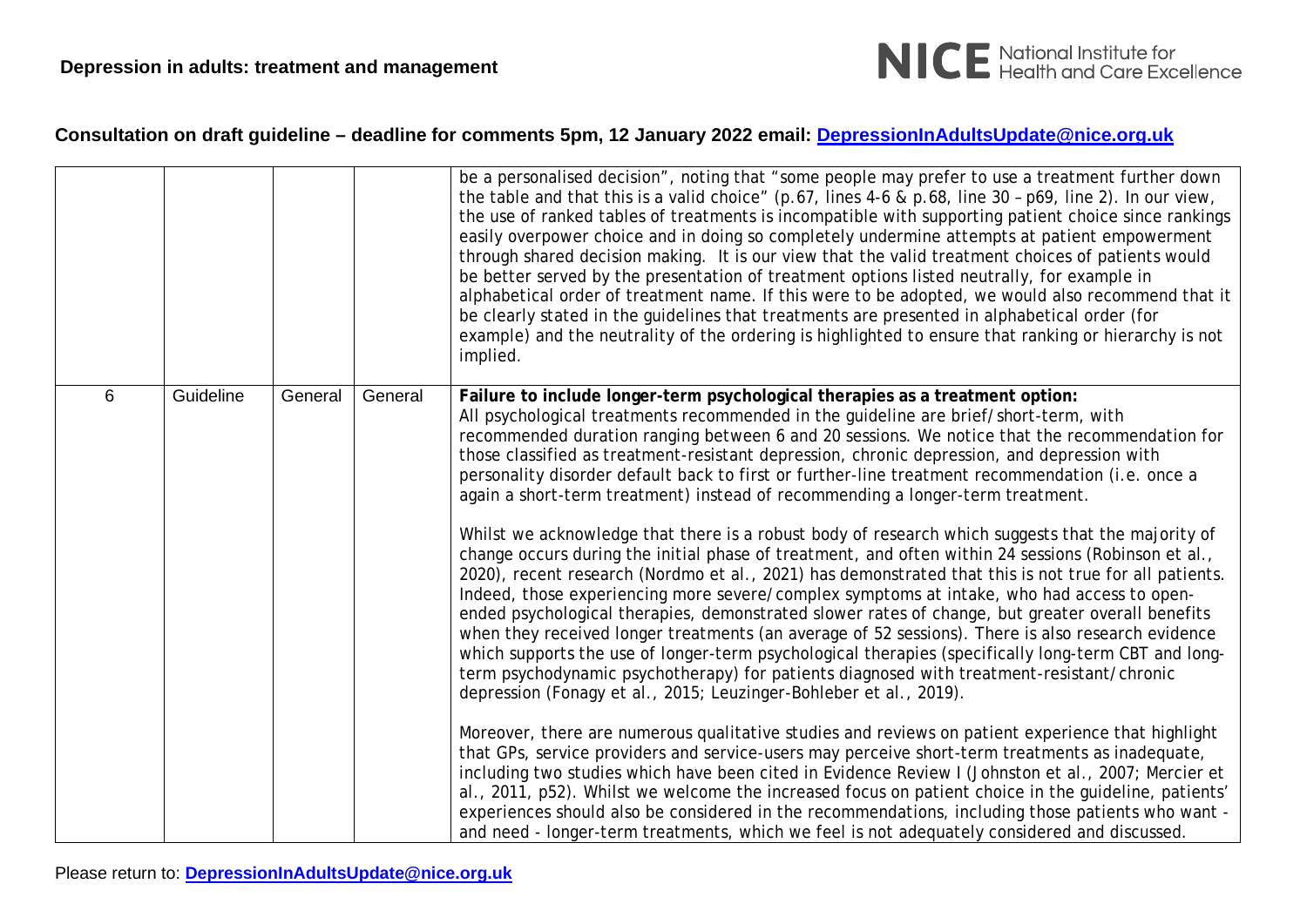

| $\overline{7}$ | Guideline | General | General | Impact on generalizability of exclusion of studies not meeting first line treatment or non-                                                                                                              |
|----------------|-----------|---------|---------|----------------------------------------------------------------------------------------------------------------------------------------------------------------------------------------------------------|
|                |           |         |         | chronic depression criteria:                                                                                                                                                                             |
|                |           |         |         | It is our understanding that studies with >20% of the sample receiving additional treatment (e.g.,                                                                                                       |
|                |           |         |         | antidepressants or psychiatric care), with >20% of patients with chronic depression or with >20% of                                                                                                      |
|                |           |         |         | patients with a personality disorder were excluded from the network meta-analysis (NMA) and                                                                                                              |
|                |           |         |         | therefore excluded from systematic consideration by the guideline committee.                                                                                                                             |
|                |           |         |         | The rationale for excluding studies with more than 20% use of antidepressants remains unclear as                                                                                                         |
|                |           |         |         | this is uncommon for meta-analyses of psychotherapy trials for depression (e.g. Cuijpers et al.,                                                                                                         |
|                |           |         |         | 2020, Cuijpers et al., 2021). Indeed, antidepressant use is highly prevalent with 17% of the UK adult                                                                                                    |
|                |           |         |         | population receiving antidepressants between 2017-2018 (Public Health England,                                                                                                                           |
|                |           |         |         | 2020). Furthermore, data suggest that around 80% of people presenting to UK general practices with<br>depression receive antidepressant medication (Kendrick et al., 2015) and in recent years increases |
|                |           |         |         | have also been observed in the average duration of treatment with antidepressants (Mars et al.,                                                                                                          |
|                |           |         |         | 2017; McCrea et al., 2016). In addition, chronic and persistent forms of depression with a minimum                                                                                                       |
|                |           |         |         | duration of two years constitute a substantial proportion of depressive disorders with lifetime                                                                                                          |
|                |           |         |         | prevalence rates estimated to range from 3% to 6% in the Western world (Machmutow et al., 2019).                                                                                                         |
|                |           |         |         | Finally, meta-analytic evidence suggests that comorbid personality disorders are found in almost                                                                                                         |
|                |           |         |         | 50% of patients suffering with depression and are associated with adverse clinical outcomes,                                                                                                             |
|                |           |         |         | including episode duration and recurrence, symptom severity, and poor psychosocial functioning                                                                                                           |
|                |           |         |         | (Friborg et al., 2014; Van & Kool, 2018).                                                                                                                                                                |
|                |           |         |         | We recognise that including these studies within the NMA potentially presents challenges relating to                                                                                                     |
|                |           |         |         | homogeneity that would need to be accounted for or addressed in additional sub-group analyses.                                                                                                           |
|                |           |         |         | However, excluding these studies from consideration altogether is hugely problematic since doing                                                                                                         |
|                |           |         |         | so clearly limits representativeness and generalizability and it undermines the applicability of the                                                                                                     |
|                |           |         |         | guideline when recommendations are based on an over-reliance on an NMA that excludes a high<br>proportion of people with depression. The quideline itself is not explicit that it focuses only on        |
|                |           |         |         | evidence relating to first episodes of depression in which there is no adjunctive medication, which                                                                                                      |
|                |           |         |         | is misleading. Given the restrictive evidence base upon which this guideline is based, it is our view                                                                                                    |
|                |           |         |         | that it can only apply to the small percentage of people presenting with a first episode of                                                                                                              |
|                |           |         |         | depression and who are not taking psychotropic medication.                                                                                                                                               |
|                |           |         |         |                                                                                                                                                                                                          |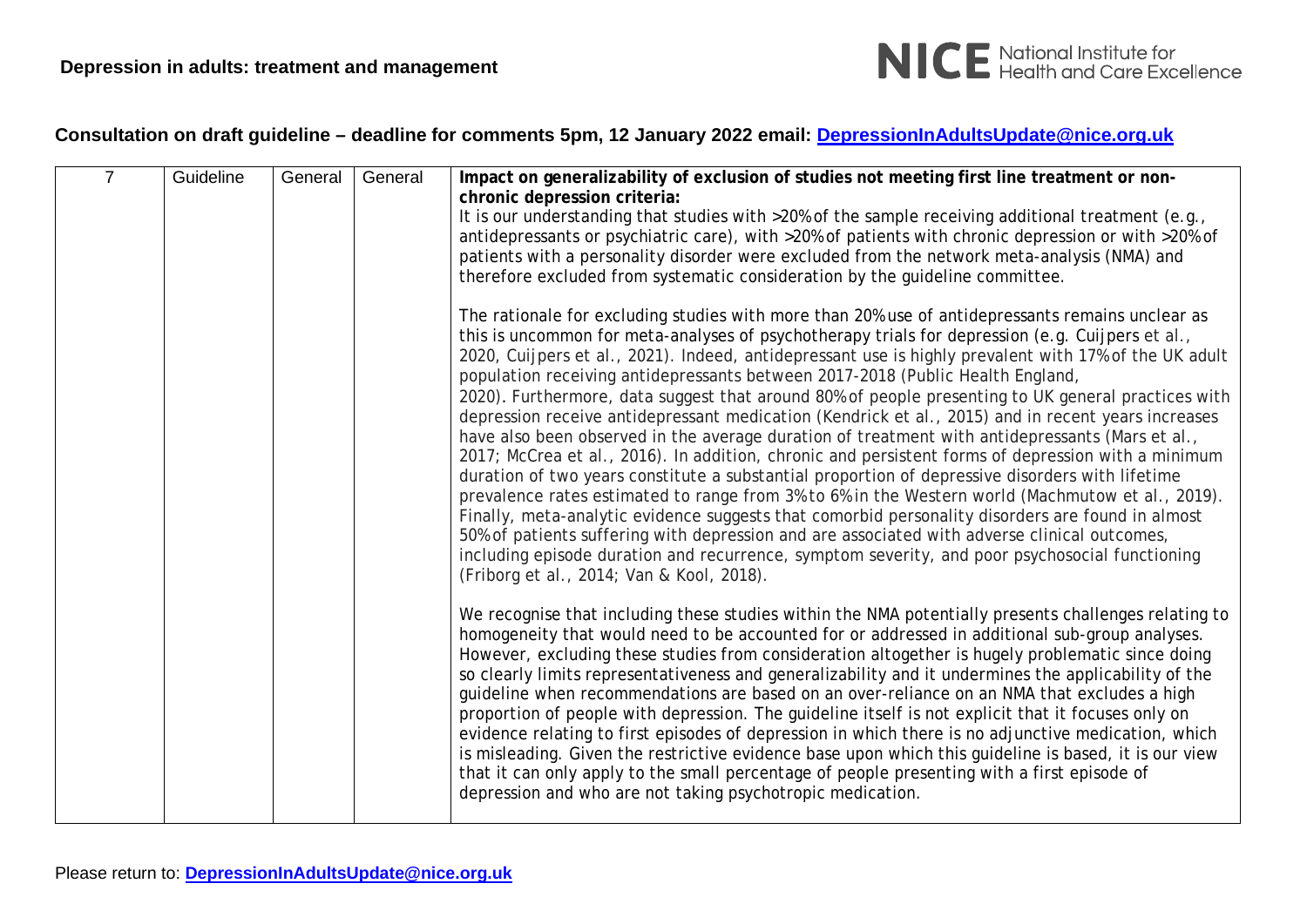

|   |           |         |         | It is our view that if such studies cannot be incorporated reliably and with confidence into the NMA,<br>that the committee should recognise that this is a shortcoming of the NMA methodology and<br>therefore should find another way of using the high-quality evidence that has been excluded. We<br>note that the committee acknowledges the importance of not excluding such evidence in Evidence<br>review B where it is stated that "the committee were aware that a number of important and well-<br>known, often pragmatic trials, were excluded from the NMA typically because the samples in the<br>trials were <80% first-line treatment or <80% non-chronic depression. The committee used their<br>knowledge of these trials in the round when interpreting the evidence from the systematic review<br>and making recommendations" (p147). However, it is not clear what is meant by "in the round", a<br>term which does not inspire confidence or convey any sense of rigorous scientific endeavour. There<br>are no details about which studies were considered in this way and no information about how such<br>consideration might have been undertaken systematically. The lack of transparency undermines<br>legitimate scrutiny of all the evidence that the committee has considered when arriving at<br>decisions and recommendations.<br>In our view it is essential that provision is made for the inclusion of such high-quality evidence that<br>is more representative of the wider population of people suffering from depression, but that it is |
|---|-----------|---------|---------|----------------------------------------------------------------------------------------------------------------------------------------------------------------------------------------------------------------------------------------------------------------------------------------------------------------------------------------------------------------------------------------------------------------------------------------------------------------------------------------------------------------------------------------------------------------------------------------------------------------------------------------------------------------------------------------------------------------------------------------------------------------------------------------------------------------------------------------------------------------------------------------------------------------------------------------------------------------------------------------------------------------------------------------------------------------------------------------------------------------------------------------------------------------------------------------------------------------------------------------------------------------------------------------------------------------------------------------------------------------------------------------------------------------------------------------------------------------------------------------------------------------------------------------------------------------------------------|
|   |           |         |         | done so in a manner than supports transparency and rigour. Furthermore, excluding well-designed<br>pragmatic studies and restricting inclusion criteria so strictly is another example of the committee<br>holding rigidly to a methodological design that we must challenge, rather than seeking to adapt the<br>methodology to real world clinical practice. In our view, the resulting guideline therefore cannot<br>possibly meet the needs of the majority of patients presenting with depression.                                                                                                                                                                                                                                                                                                                                                                                                                                                                                                                                                                                                                                                                                                                                                                                                                                                                                                                                                                                                                                                                          |
| 8 | Guideline | General | General | Consideration of Network Meta-Analysis (NMA):<br>It is our understanding that from a technical point of view the analysis is robust; appropriate<br>statistical models have been used and all software codes are provided in the supplementary<br>material. However, we have also identified several limitations in other parts of the NMA procedure,<br>particularly in the evaluation of the required assumptions and the selection of the interventions (we<br>detail specific comments relating to these below). It is our view that these limitations, as well as<br>the overall uncertainty of the results, have been overlooked to some degree and the findings have<br>been over-interpreted. Therefore, it is our opinion that the recommendations within the guideline<br>based on these findings are unreliable.                                                                                                                                                                                                                                                                                                                                                                                                                                                                                                                                                                                                                                                                                                                                                      |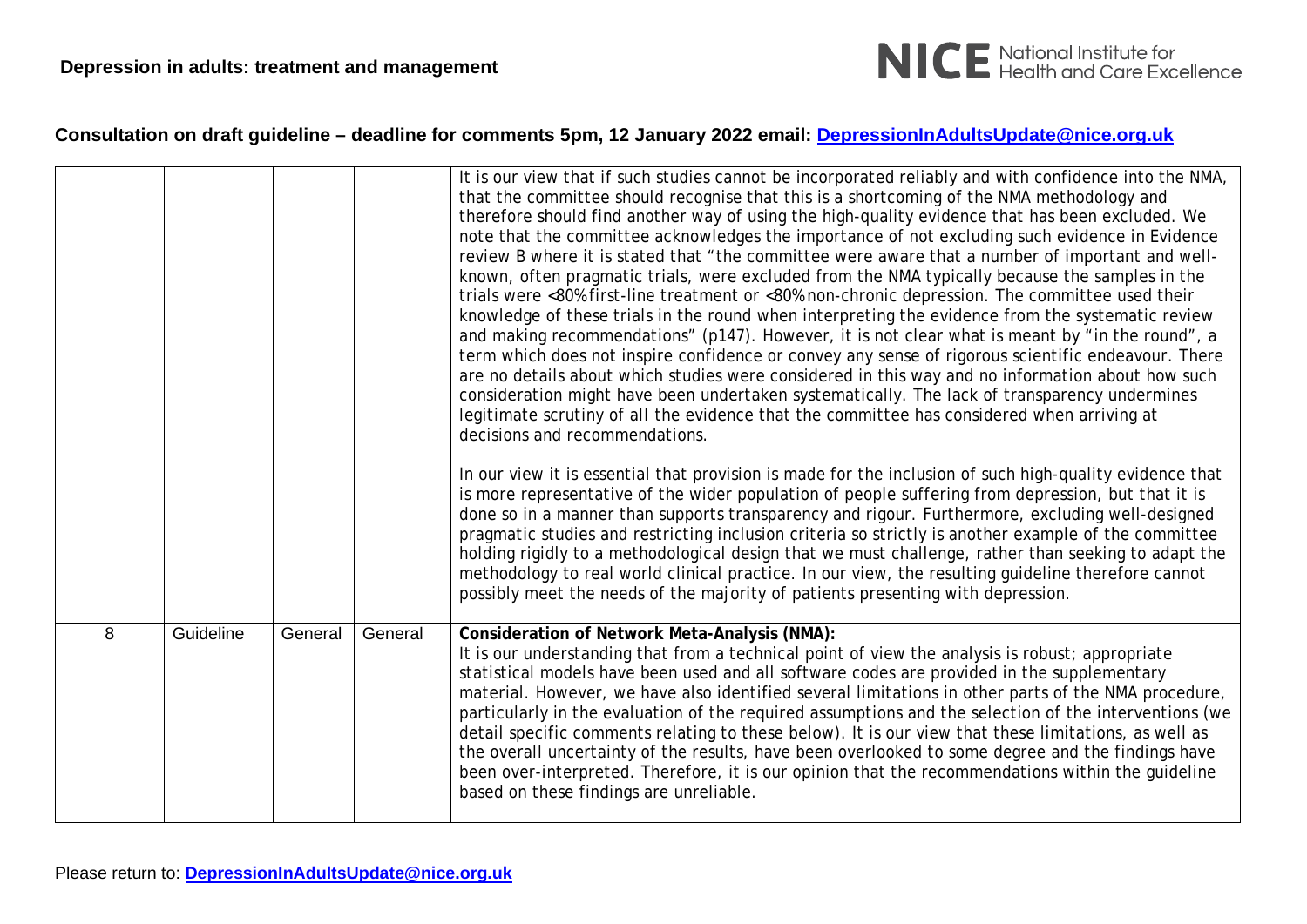

|  | Inclusion criteria for populations and interventions: The NMA has very broad inclusion criteria<br>for the population under investigation with the only restriction being treatment for adults, and the<br>only differentiating characteristic being the severity of depression. At the same time the review<br>considers any possible type of intervention as equally applicable for all patients within these<br>populations. Specifically, it is reported in the protocol that "for interventions in the NMA it is<br>assumed that any patient that meets all inclusion criteria is, in principle, equally likely to be<br>randomised to any of the interventions in the synthesis comparator set" (review protocols<br>document, p.18), which we understand to be an expression of the fundamental assumption of<br>transitivity in NMA, meaning that all included interventions could, in theory, be included in the<br>randomisation. In our view this is an unsupported assumption in relation to the treatment of<br>depression, suggesting that age and severity of depression are the only characteristics that are<br>considered when deciding whether an intervention is appropriate for an individual. Research<br>evidence suggests that decisions about appropriateness for treatment depend on several factors,<br>including: avoidance of specific side effects, clinicians' experiences of treating similar patients,<br>clinicians' training and supervisory experiences, empirical evidence of the effectiveness of |
|--|-----------------------------------------------------------------------------------------------------------------------------------------------------------------------------------------------------------------------------------------------------------------------------------------------------------------------------------------------------------------------------------------------------------------------------------------------------------------------------------------------------------------------------------------------------------------------------------------------------------------------------------------------------------------------------------------------------------------------------------------------------------------------------------------------------------------------------------------------------------------------------------------------------------------------------------------------------------------------------------------------------------------------------------------------------------------------------------------------------------------------------------------------------------------------------------------------------------------------------------------------------------------------------------------------------------------------------------------------------------------------------------------------------------------------------------------------------------------------------------------------------------------------------------------|
|  | treatments, client preferences, and clients' experiences with previous treatments for depression<br>(Amsterdam et al., 2016; Cohen & DeRubeis, 2018; Raza & Holohan, 2015; Zimmerman et al., 2004).<br>Some interventions have been excluded without any reasonable justification. Specifically, the                                                                                                                                                                                                                                                                                                                                                                                                                                                                                                                                                                                                                                                                                                                                                                                                                                                                                                                                                                                                                                                                                                                                                                                                                                    |
|  | protocol reports that "to be included, pharmacological interventions needed to be licensed in the<br>UK and in routine clinical use for the first-line treatment of depression" (Review protocols<br>document, p12), but later on it states "Note that if necessary for connectivity in the network<br>specific drugs that are excluded and 'any antidepressant' or 'any SSRI' or 'any TCA' nodes will be<br>added where they have been compared against a psychological or physical intervention and/or<br>combined with a psychological or physical intervention but they will not be considered as part of<br>the decision problem" (Review protocols document, p.12). This suggests that some interventions<br>have been included based on data-driven criteria relating to comparators, contravening best<br>practice recommendations and guidance for conducting NMA that clearly state that the choice of<br>interventions should be based on clinical criteria and on the plausibility of 'joint randomisability'<br>(Caldwell et al., 2005; Chaimani et al., 2021; Salanti, 2014;). Selection should be based on clinical<br>criteria set out in the protocol, including all studies meeting the pre-defined criteria, rather than a<br>data-driven approach which can lead to bias and render the findings unreliable.                                                                                                                                                                                                        |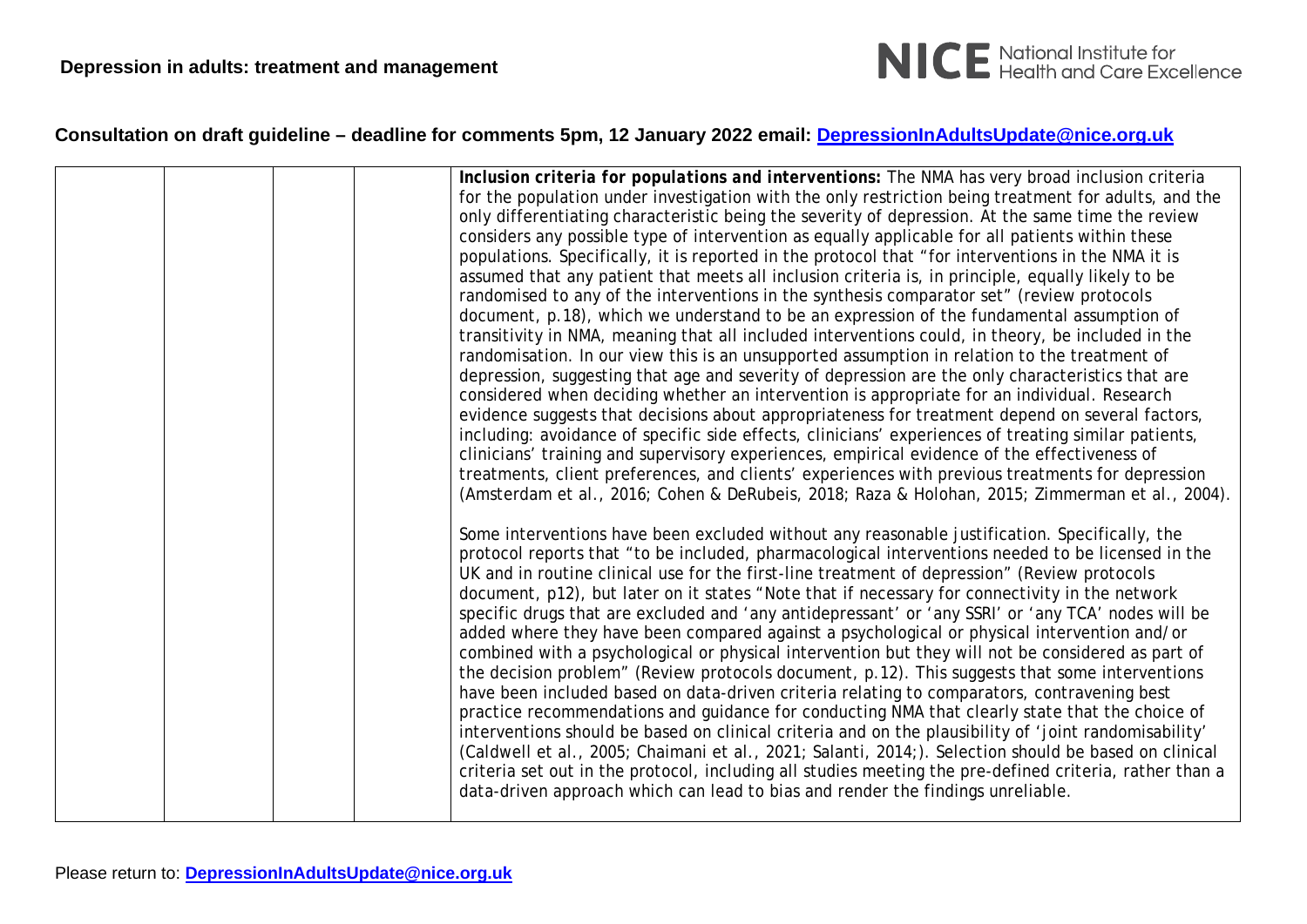

|  | Evaluation of transitivity: A sensitivity analysis excluding the pharmacological interventions was<br>performed as an evaluation of transitivity. The transitivity assumption, however, should be<br>evaluated prior to performing the NMA by examining the similarity of the network nodes when<br>included in studies making different comparisons and by comparing the distribution of the potential<br>effect modifiers. If conducted, these evaluations have not been reported. It appears that<br>transitivity has not been formally evaluated or, if evaluated, has not been reported, making it<br>impossible to assess whether a key assumption for conducting NMA has been met. If the evaluation<br>has not been conducted, this calls the results of the analysis into question (Salanti et al., 2014). If<br>conducted but not reported, this undermines transparency and does not allow for proper scrutiny of<br>the analyses undertaken, weakening confidence in the reliability of the findings. |
|--|-------------------------------------------------------------------------------------------------------------------------------------------------------------------------------------------------------------------------------------------------------------------------------------------------------------------------------------------------------------------------------------------------------------------------------------------------------------------------------------------------------------------------------------------------------------------------------------------------------------------------------------------------------------------------------------------------------------------------------------------------------------------------------------------------------------------------------------------------------------------------------------------------------------------------------------------------------------------------------------------------------------------|
|  | Heterogeneity: The decision to perform separate analyses for participants with less severe<br>depression and more severe depression seems reasonable given the expectation of differences<br>between the two populations and we acknowledge that broad inclusion criteria potentially make<br>findings more applicable to the wider population. However, in our view there remains considerable<br>heterogeneity across the two groups which necessitates stricter inclusion criteria. It is our<br>understanding that separate sub-group analyses can be conducted in cases where data has greater<br>heterogeneity but that this involves considerable additional complexity, however we consider this<br>to be an important issue that the committee should resolve.                                                                                                                                                                                                                                           |
|  | In addition, the selection of studies for analysis has ignored the fact that non-pharmacological<br>interventions might also be very heterogeneous because their efficacy depends on several<br>unmeasured characteristics, such as the experience of the clinicians, previous medications, and so<br>on. Whilst it is difficult to include data and take such characteristics into account in the analysis,<br>these should be considered and acknowledged when drawing conclusions (Cipriani et al., 2013;<br>Kriston, 2013).                                                                                                                                                                                                                                                                                                                                                                                                                                                                                   |
|  | In our view, the robustness of the findings that inform the guideline recommendations would be<br>strengthened had stricter inclusion criteria for studies been applied to the NMA and had the<br>committee also then systematically considered excluded studies separately from the NMA which<br>also contribute high quality evidence in order to inform recommendations (see also our earlier point<br>in this feedback relating to excluded studies). As we have previously stated, the committee's over-<br>reliance on NMA to assess and consider trials evidence has considerable limitations which could be<br>mitigated by the inclusion of data from routine datasets as well as ensuring the systematic                                                                                                                                                                                                                                                                                                |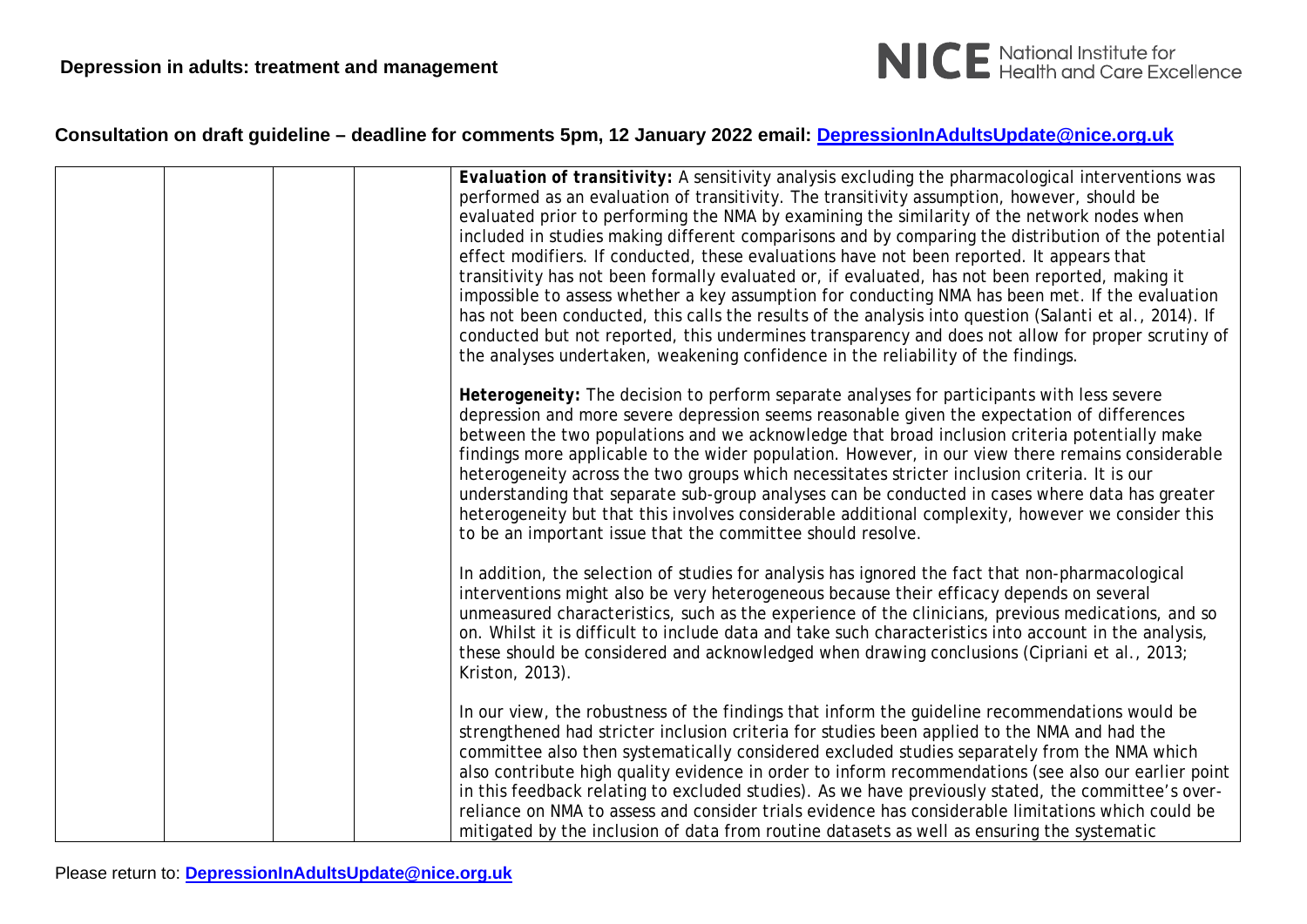

|  | consideration of trials data that does not meet the NMA inclusion criteria, but which still meets<br>quality standards. We therefore repeat our call for the committee to consider the weight of                                                                                                                                                                                                                                                                                                                                                                                                                                                                                                                                                                                                                                                                                                                                                                                                                                                                                                                                                                                                                                                                                                                                                                                                                                                                                                                                                                                                                                                                                                                                                                                   |
|--|------------------------------------------------------------------------------------------------------------------------------------------------------------------------------------------------------------------------------------------------------------------------------------------------------------------------------------------------------------------------------------------------------------------------------------------------------------------------------------------------------------------------------------------------------------------------------------------------------------------------------------------------------------------------------------------------------------------------------------------------------------------------------------------------------------------------------------------------------------------------------------------------------------------------------------------------------------------------------------------------------------------------------------------------------------------------------------------------------------------------------------------------------------------------------------------------------------------------------------------------------------------------------------------------------------------------------------------------------------------------------------------------------------------------------------------------------------------------------------------------------------------------------------------------------------------------------------------------------------------------------------------------------------------------------------------------------------------------------------------------------------------------------------|
|  | evidence from a wider and more inclusive view of available high-quality data.                                                                                                                                                                                                                                                                                                                                                                                                                                                                                                                                                                                                                                                                                                                                                                                                                                                                                                                                                                                                                                                                                                                                                                                                                                                                                                                                                                                                                                                                                                                                                                                                                                                                                                      |
|  | Evaluation of inconsistency: Evaluation of inconsistency in NMA is required in order to avoid<br>inaccurate or invalid conclusions (Chaimani et al,. 2021; Cipriani et al., 2013,). In this guideline,<br>consistency was evaluated only globally comparing the model fit of the consistency model with the<br>unrelated mean effects model. Since there is very little direct evidence in the analyses, such a<br>method would not show any inconsistency even where this is present, meaning that this evaluation<br>is unreliable.                                                                                                                                                                                                                                                                                                                                                                                                                                                                                                                                                                                                                                                                                                                                                                                                                                                                                                                                                                                                                                                                                                                                                                                                                                              |
|  | For instance, for less severe patients, 34 classes were available for the primary outcome<br>(depression symptomatology) which form 561 possible comparisons. Although it is not reported in<br>the text how many of these comparisons have available data, it seems from Figure 1 (Evidence<br>Review B, p.17) that, roughly, there should be around 50 and most of them should only have 1<br>study. Consequently, with so limited direct evidence, a global evaluation for inconsistency would<br>not provide anything useful. It is unclear why the node-splitting approach that compares direct and<br>indirect estimates has not be conducted and we are unsure why there are tables comparing direct<br>evidence with NMA results (which is not an appropriate way to evaluate inconsistency) but not<br>tables comparing direct with indirect results. The committee states that, "It is important to note<br>that these comparisons have been performed in addition to the NMA inconsistency checks (where<br>direct and indirect evidence is compared)" (Evidence Review B p.39). It is unclear if this refers to<br>the model fit approach or to some comparisons not reported in the manuscript. In terms of<br>comparing direct and indirect evidence, it would be much more informative to present them<br>together in a forest plot to give insight on how much precision is gained with the NMA as reported in<br>"strength could be borrowed across interventions in the same class, therefore improving precision<br>of effects" (Review Evidence B document, p.11). For instance, Tables 14 and 15 show that for some<br>comparisons, precision was lost and this is probably due to the increased heterogeneity and the lack<br>of sufficient direct evidence. |
|  | This issue of the lack of local consistency was raised by us in our previous consultation feedback to<br>which the response was "It is not true that assessing for global inconsistency means that we cannot<br>draw conclusions on local inconsistency. The terms "local" and "global" inconsistency refer simply<br>to the methods for testing inconsistency. Both methods rely on relaxing the consistency assumption                                                                                                                                                                                                                                                                                                                                                                                                                                                                                                                                                                                                                                                                                                                                                                                                                                                                                                                                                                                                                                                                                                                                                                                                                                                                                                                                                           |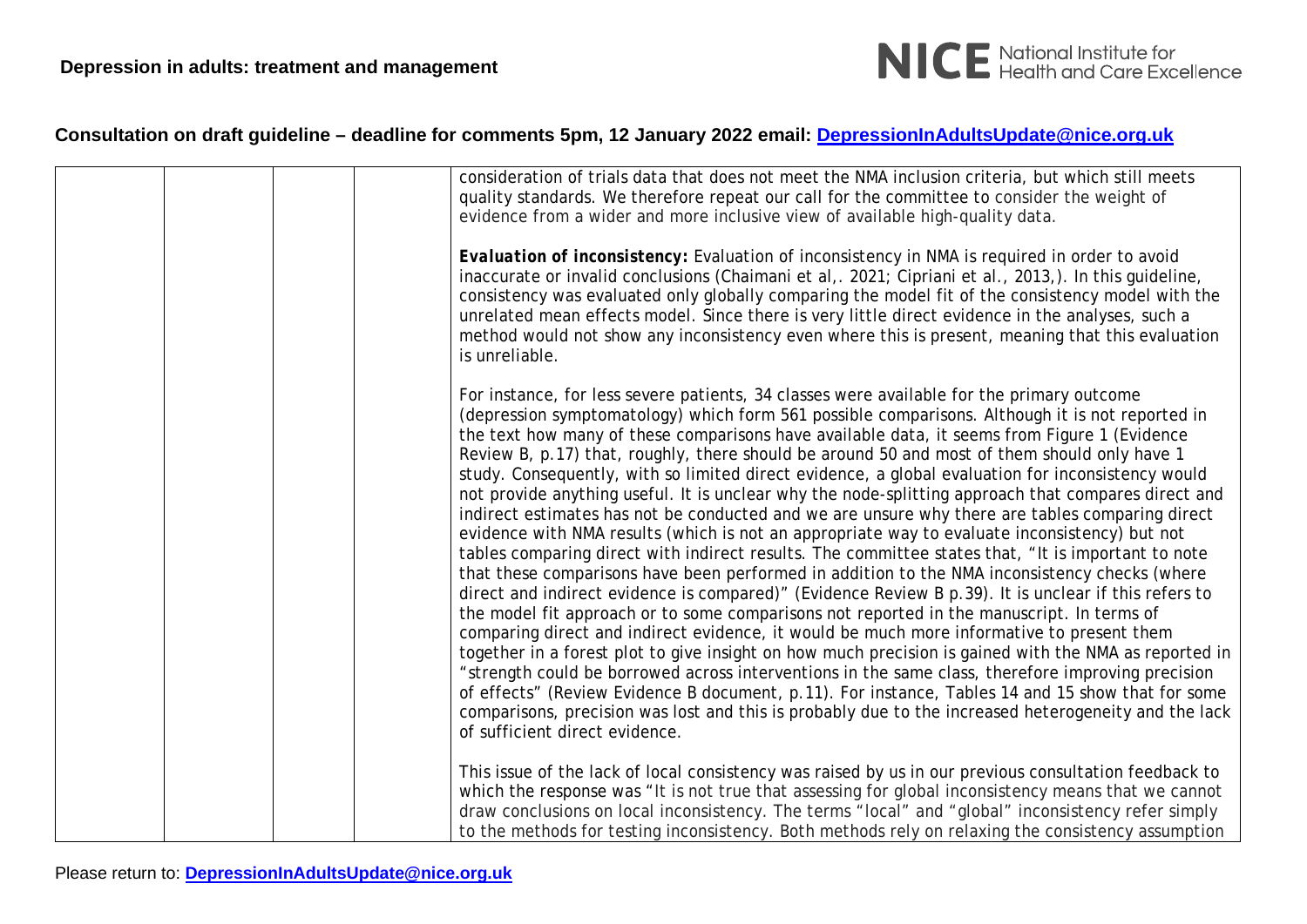

|  | for one or all loops in the network, so both methods aim to assess the same thing (i.e. the failure of<br>the consistency assumption in a statistical sense)" (consultation comments and responses<br>document, p32). However, it is our understanding that this is incorrect. In the current analysis, it<br>was assessed whether the consistency model fits the data better than a model that relaxes the<br>consistency assumption. This is an implicit way to evaluate the plausibility of consistency and it<br>cannot show whether there are specific comparisons for which direct and indirect evidence<br>disagree.                                                                                                                                                                                                                                                                                                                                                     |
|--|---------------------------------------------------------------------------------------------------------------------------------------------------------------------------------------------------------------------------------------------------------------------------------------------------------------------------------------------------------------------------------------------------------------------------------------------------------------------------------------------------------------------------------------------------------------------------------------------------------------------------------------------------------------------------------------------------------------------------------------------------------------------------------------------------------------------------------------------------------------------------------------------------------------------------------------------------------------------------------|
|  | The previous response from NICE relating to our concerns also stated that "finding no evidence of<br>global inconsistency is reassuring as it means there is no evidence that the consistency assumption<br>fails to hold across all loops" (consultation comments and responses document, p.32). This<br>statement ignores completely the limited direct evidence available and the presence of uncertainty<br>in the results that both reduce substantially the ability of all approaches to detect statistically<br>important inconsistency.                                                                                                                                                                                                                                                                                                                                                                                                                                 |
|  | Finally, the previous response to our concerns acknowledged that "local tests could be run in<br>addition, although in networks of this size it is highly likely that spurious results would be found,<br>due to multiple testing which would then be over-interpreted and unhelpful" (Consultation<br>comments and responses document, pp. 32-33). Instead of performing "unhelpful" comparisons<br>between direct and indirect evidence, comparisons between direct evidence and NMA results were<br>performed - a wrong way to evaluate inconsistency because direct evidence and NMA evidence are<br>not independent - with implicit statements that these comparisons also give insight about<br>inconsistency. The number of local inconsistency tests would be equal to the number of direct<br>comparisons, so we question why multiple testing would be a problem in that case, while at the<br>same time it is deemed acceptable to compare direct evidence with NMA. |
|  | Overall quality/confidence of the evidence and GRADE: Formal evaluation of the confidence in<br>the evidence using one of the two available approaches, the GRADE-NMA (Puhan et al., 2014;<br>Salanti et al., 2014;) or the CINeMA framework (Nikolakopoulou et al., 2020) has not been<br>performed. This was a methodological concern that we raised in our previous consultation response<br>that has not been adequately addressed and is a serious omission that undermines credibility and<br>confidence regarding the possible risk of bias. Results on the different GRADE domains are reported<br>but it is unclear how these assessments have been integrated with the numerical results to draw<br>conclusions. For example, no additional analysis has been conducted to assess the impact of study                                                                                                                                                                 |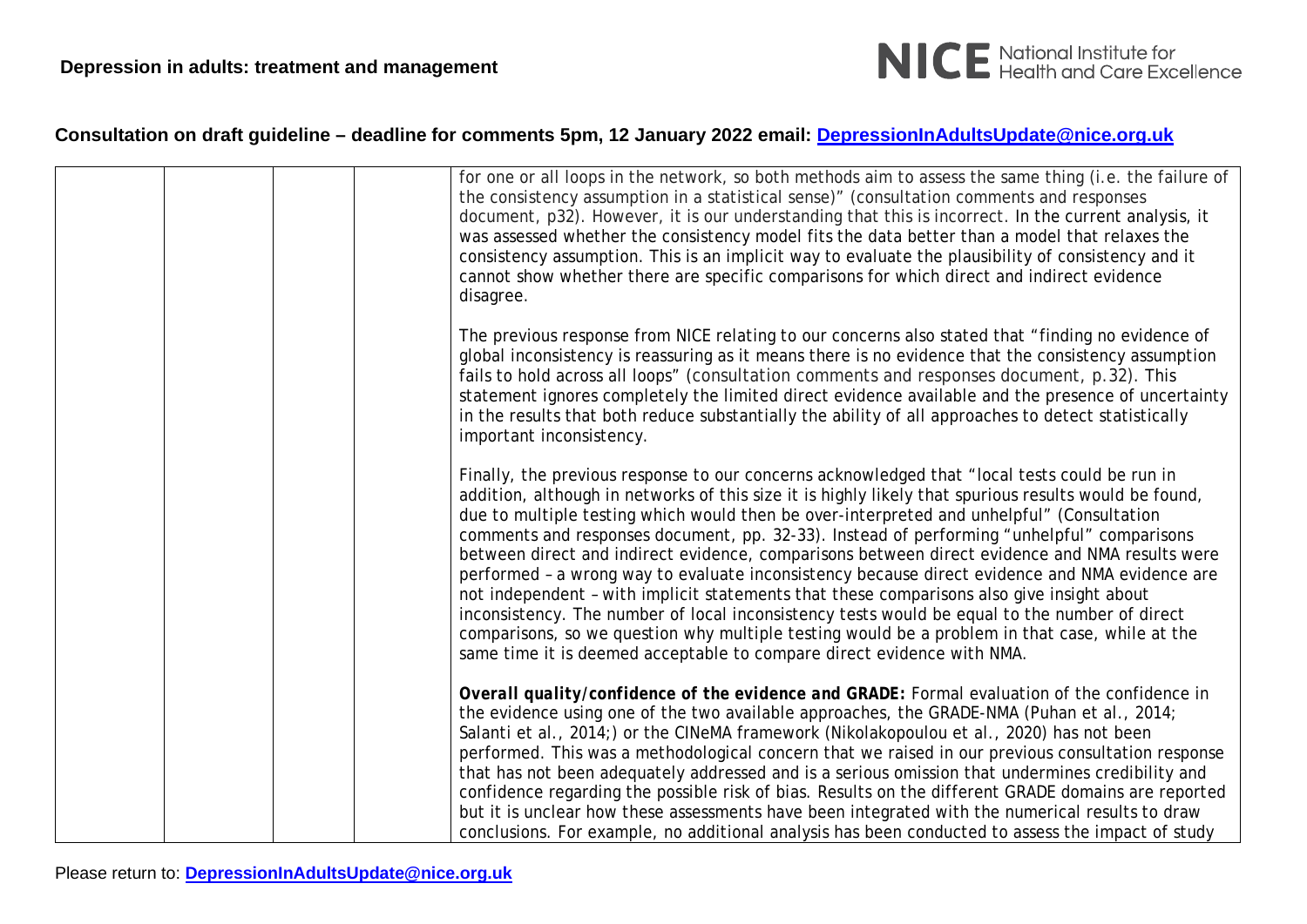

|   |           |         |         | risk of bias. This could be done either by excluding risk of bias studies or by using the risk of bias as<br>covariate in a meta-regression model. In terms of indirectness, only general conclusions are<br>reported and no study-level evaluation seems to have been performed.                                                                                                                                                                                                                                                                                                                                                                                                                                                                                                                                                                                                                                                                                                                                                                                                                                            |
|---|-----------|---------|---------|------------------------------------------------------------------------------------------------------------------------------------------------------------------------------------------------------------------------------------------------------------------------------------------------------------------------------------------------------------------------------------------------------------------------------------------------------------------------------------------------------------------------------------------------------------------------------------------------------------------------------------------------------------------------------------------------------------------------------------------------------------------------------------------------------------------------------------------------------------------------------------------------------------------------------------------------------------------------------------------------------------------------------------------------------------------------------------------------------------------------------|
|   |           |         |         | We are not satisfied that the limitations of the analyses as set out above have been sufficiently<br>accounted for by the committee in drawing up their recommendations and, in our view, the findings<br>from the NMA have been relied upon too heavily, particularly those findings upon which conclusions<br>have been drawn about the relative effectiveness of one intervention against another. Such ranking<br>is not sufficiently or robustly supported in these findings given the limitations and overall<br>uncertainty of the results and is unhelpful in terms of the contextual reality.                                                                                                                                                                                                                                                                                                                                                                                                                                                                                                                       |
| 9 | Guideline | General | General | Economic analysis:<br>Having carefully assessed the economic analysis, we welcome the transparency of the methodology<br>used for both the economic literature review and the economic modelling, including the exclusion<br>and inclusion criteria for the analyses.                                                                                                                                                                                                                                                                                                                                                                                                                                                                                                                                                                                                                                                                                                                                                                                                                                                        |
|   |           |         |         | We also welcome the finding from the modelling that counselling is recognised as a cost-effective<br>option for the treatment of both less severe and more severe depression, and that the modelling<br>demonstrates that potentially there is a case for a wide range of interventions given that expected<br>net monetary benefits for most of them are very similar. However, we note that the models also<br>show high levels of uncertainty around all interventions, and relatively modest differences in<br>overall quality of life gains, cost per QALY gains and net monetary benefits between most<br>interventions. We recognise that this uncertainty is not a limitation of the economic modelling, but<br>rather a limitation of the available evidence, reflecting that virtually all counselling/psychotherapy<br>trials studies are underpowered for cost-effectiveness analysis (Cuijpers et al., 2016). This again<br>supports our call for more methodological diversity in the types of evidence used - including the<br>IAPT dataset - to inform and contribute to the development of NICE guidelines. |
|   |           |         |         | Nonetheless, it is clear from the analyses undertaken by NICE that there is considerable uncertainty<br>around differences in effectiveness and cost effectiveness between different treatment options. In<br>this context, we support the committee's recommendation for - and emphasis on - individual<br>patient treatment preference from a range of treatments. However, it is our view that offering<br>choice of treatment from a menu of options offered in a questionable ranking based on uncertain<br>and severely limited findings from economic analyses and network meta-analysis (NMA), undermines                                                                                                                                                                                                                                                                                                                                                                                                                                                                                                            |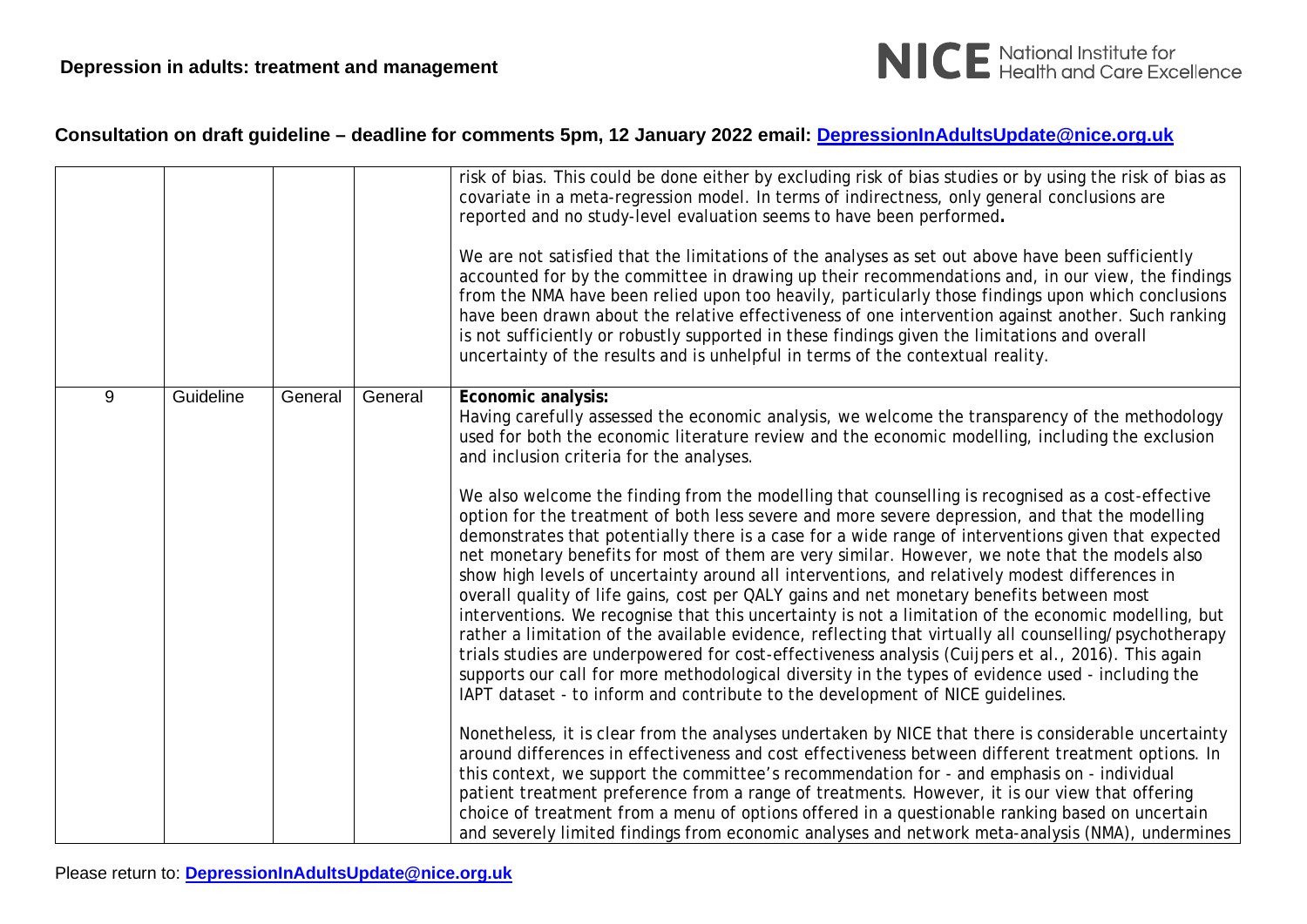

|  |  | the committee's recommendation to support patient choice. It is our view that genuine patient<br>choice and shared-decision making with clinicians would be better supported by treatment options<br>that have been shown to be effective being offered in a more neutral format, such as an<br>alphabetical list.                                                                                                                      |
|--|--|-----------------------------------------------------------------------------------------------------------------------------------------------------------------------------------------------------------------------------------------------------------------------------------------------------------------------------------------------------------------------------------------------------------------------------------------|
|  |  | <b>REFERENCES</b>                                                                                                                                                                                                                                                                                                                                                                                                                       |
|  |  | Amsterdam, J. D., Lorenzo-Luaces, L., & DeRubeis, R. J. (2016). Step-wise loss of antidepressant<br>effectiveness with repeated antidepressant trials in bipolar II depression. Bipolar disorders, 18(7),<br>563-570.                                                                                                                                                                                                                   |
|  |  | Barkham, M., Moller, N. P., & Pybis, J. (2017). How should we evaluate research on counselling and<br>the treatment of depression? A case study on how the National Institute for health and care<br>excellence's draft 2018 guideline for depression considered what counts as best<br>evidence. Counselling and Psychotherapy Research, 17(4), 253-268.                                                                               |
|  |  | Barkham, M., Saxon, D., Hardy, G. E., Bradburn, M., Galloway, D., Wickramasekera, N.,  &<br>Brazier, J. E. (2021). Person-centred experiential therapy versus cognitive behavioural therapy<br>delivered in the English Improving Access to Psychological Therapies service for the treatment of<br>moderate or severe depression (PRaCTICED): a pragmatic, randomised, non-inferiority trial. The<br>Lancet Psychiatry, 8(6), 487-499. |
|  |  | British Association for Counselling and Psychotherapy (2022). About BACP. Retrieved from<br>https://www.bacp.co.uk/about_bacp/                                                                                                                                                                                                                                                                                                          |
|  |  | Caldwell, D. M., Ades, A. E., & Higgins, J. P. T. (2005). Simultaneous comparison of multiple<br>treatments: combining direct and indirect evidence. Bmj, 331(7521), 897-900.                                                                                                                                                                                                                                                           |
|  |  | Chaimani A, Caldwell DM, Li T, Higgins JPT, Salanti G. Chapter 11: Undertaking network meta-<br>analyses. In: Higgins JPT, Thomas J, Chandler J, Cumpston M, Li T, Page MJ, Welch VA<br>(editors). Cochrane Handbook for Systematic Reviews of Interventions version 6.2 (updated<br>February 2021). Cochrane, 2021. Available from www.training.cochrane.org/handbook.                                                                 |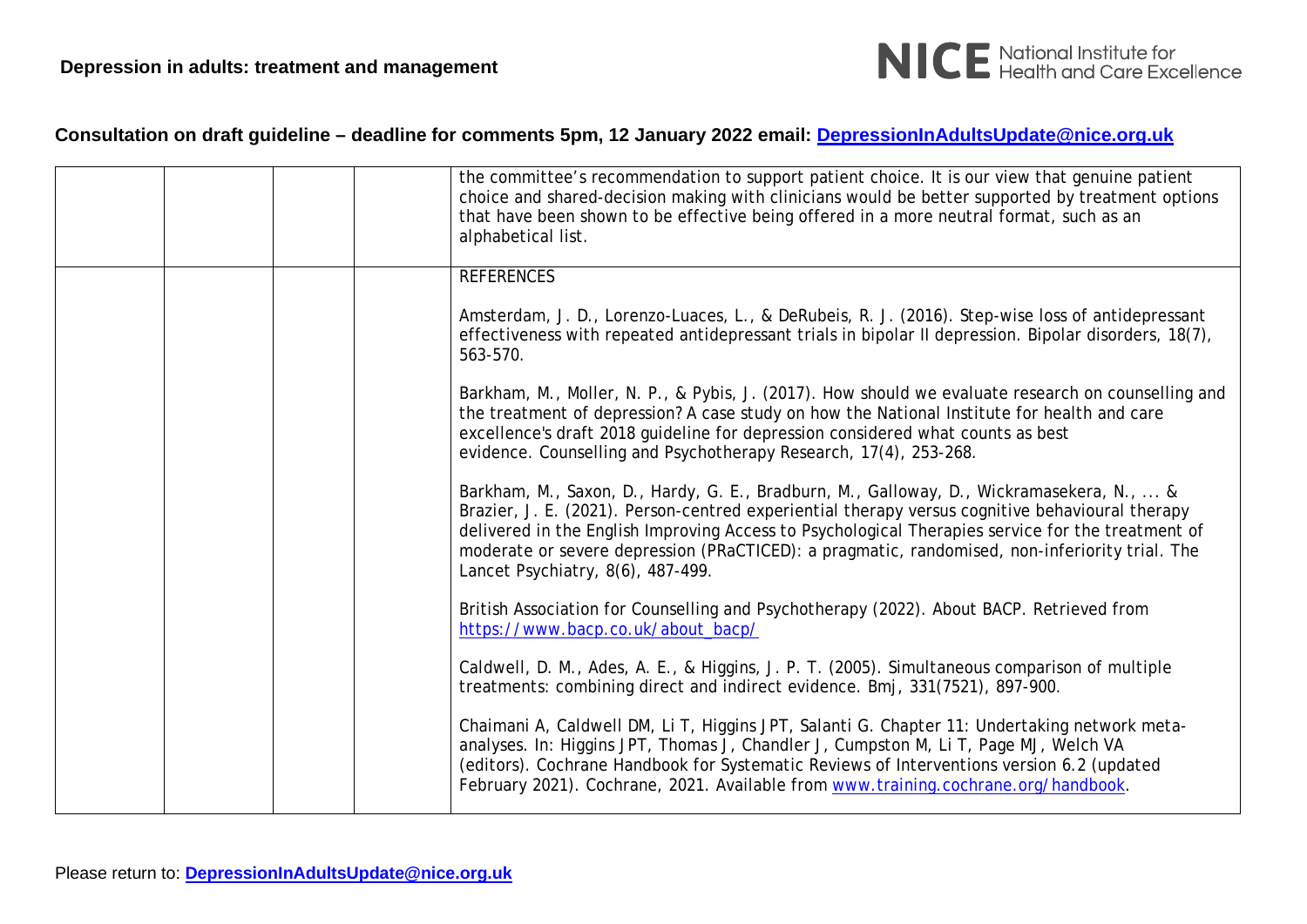

|  | Churchill, R., Khaira, M., Gretton, V., Chilvers, C., Dewey, M., Duggan, C., & Lee, A. (2000).<br>Nottingham Counselling and Antidepressants in Primary Care (CAPC) Study Group. Treating<br>depression in general practice: factors affecting patients' treatment preferences. Br J Gen<br>Pract, 50(460), 905-906. |
|--|----------------------------------------------------------------------------------------------------------------------------------------------------------------------------------------------------------------------------------------------------------------------------------------------------------------------|
|  | Cipriani, A., Higgins, J. P., Geddes, J. R., & Salanti, G. (2013). Conceptual and technical challenges<br>in network meta-analysis. Annals of internal medicine, 159(2), 130-137.                                                                                                                                    |
|  | Clark, D. M. (2011). Implementing NICE guidelines for the psychological treatment of depression and<br>anxiety disorders: the IAPT experience. International review of psychiatry, 23(4), 318-327.                                                                                                                   |
|  | Clarke, J., & Barkham, M. (2009). Tribute to Phil Richardson-Evidence de rigueur: the shape of<br>evidence in psychological therapies and the modern practitioner as teleoanalyst. Clinical Psychology<br>Form, 202, 7-11.                                                                                           |
|  | Cohen, Z. D., & DeRubeis, R. J. (2018). Treatment selection in depression. Annual Review of<br>Clinical Psychology, 14, 209-236.                                                                                                                                                                                     |
|  | Cuijpers, P. (2016). Are all psychotherapies equally effective in the treatment of adult depression?<br>The lack of statistical power of comparative outcome studies. Evidence-Based Mental Health, 19(2),<br>$39-42.$                                                                                               |
|  | Cuijpers, P., Karyotaki, E., de Wit, L., & Ebert, D. D. (2020). The effects of fifteen evidence-<br>supported therapies for adult depression: a meta-analytic review. Psychotherapy Research, 30(3),<br>279-293.                                                                                                     |
|  | Cuijpers, P., Pineda, B. S., Quero, S., Karyotaki, E., Struijs, S. Y., Figueroa, C. A.,  & Muñoz, R.<br>F. (2021). Psychological interventions to prevent the onset of depressive disorders: A meta-analysis<br>of randomized controlled trials. Clinical psychology review, 83, 101955.                             |
|  | Dorow, M., Löbner, M., Pabst, A., Stein, J., & Riedel-Heller, S. G. (2018). Preferences for<br>depression treatment including internet-based interventions: results from a large sample of primary<br>care patients. Frontiers in psychiatry, 9, 181.                                                                |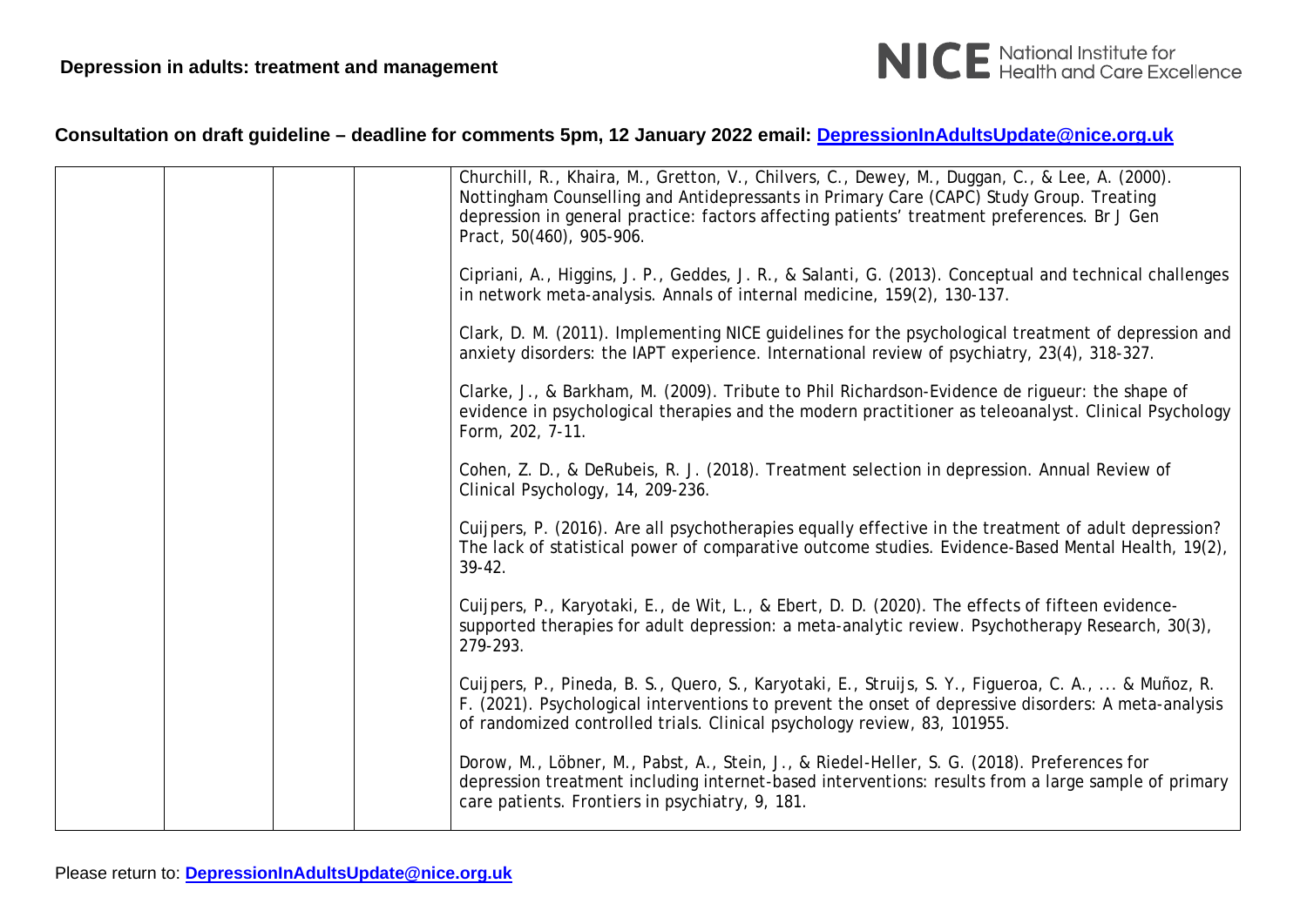

|  | Fonagy, P., Rost, F., Carlyle, J. A., McPherson, S., Thomas, R., Pasco Fearon, R. M.,  & Taylor, D.<br>(2015). Pragmatic randomized controlled trial of long-term psychoanalytic psychotherapy for<br>treatment-resistant depression: the Tavistock Adult Depression Study (TADS). World<br>Psychiatry, 14(3), 312-321. |
|--|-------------------------------------------------------------------------------------------------------------------------------------------------------------------------------------------------------------------------------------------------------------------------------------------------------------------------|
|  | Friborg, O., Martinsen, E. W., Martinussen, M., Kaiser, S., Øvergård, K. T., & Rosenvinge, J. H.<br>(2014). Comorbidity of personality disorders in mood disorders: a meta-analytic review of 122<br>studies from 1988 to 2010. Journal of affective disorders, 152, 1-11.                                              |
|  | Gyani, A., Pumphrey, N., Parker, H., Shafran, R., & Rose, S. (2012). Investigating the use of NICE<br>guidelines and IAPT services in the treatment of depression. Mental health in family medicine, 9(3),<br>149.                                                                                                      |
|  | Gyani, A., Shafran, R., Layard, R., & Clark, D. M. (2013). Enhancing recovery rates: lessons from<br>year one of IAPT. Behaviour research and therapy, 51(9), 597-606                                                                                                                                                   |
|  | Houle, J., Villaggi, B., Beaulieu, M. D., Lespérance, F., Rondeau, G., & Lambert, J. (2013).<br>Treatment preferences in patients with first episode depression. Journal of affective disorders,<br>$147(1-3)$ , 94-100.                                                                                                |
|  | Johnston, O., Kumar, S., Kendall, K., Peveler, R., Gabbay, J., & Kendrick, T. (2007). Qualitative<br>study of depression management in primary care: GP and patient goals, and the value of<br>listening. British Journal of General Practice, 57(544), e1-e14.                                                         |
|  | Kendrick, T., Dowrick, C., McBride, A., Howe, A., Clarke, P., Maisey, S.,  & Smith, P. W. (2009).<br>Management of depression in UK general practice in relation to scores on depression severity<br>questionnaires: analysis of medical record data. BMJ, 338.                                                         |
|  | Kriston, L. (2013). Dealing with clinical heterogeneity in meta-analysis. Assumptions, methods,<br>interpretation. International journal of methods in psychiatric research, 22(1), 1-15.                                                                                                                               |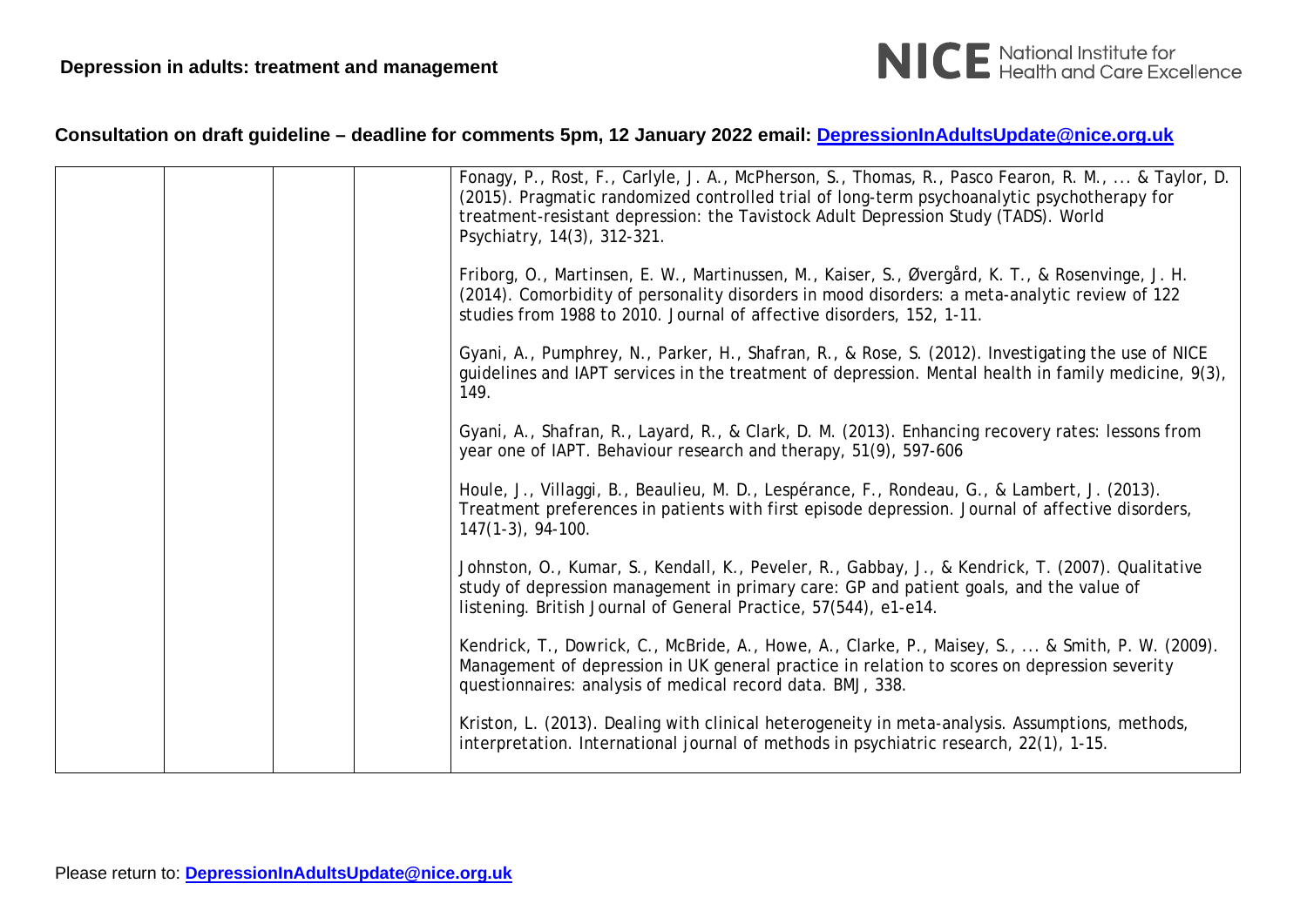

|  |  | Leonidaki, V., & Constantinou, M. P. (2021). A comparison of completion and recovery rates<br>between first-line protocol-based cognitive behavioural therapy and non-manualized relational<br>therapies within a UK psychological service. Clinical Psychology & Psychotherapy.                                                                         |
|--|--|----------------------------------------------------------------------------------------------------------------------------------------------------------------------------------------------------------------------------------------------------------------------------------------------------------------------------------------------------------|
|  |  | Leuzinger-Bohleber, M., Hautzinger, M., Fiedler, G., Keller, W., Bahrke, U., Kallenbach, L.,  &<br>Beutel, M. (2019). Outcome of psychoanalytic and cognitive-behavioural long-term therapy with<br>chronically depressed patients: a controlled trial with preferential and randomized allocation. The<br>Canadian Journal of Psychiatry, 64(1), 47-58. |
|  |  | Lindhiem, O., Bennett, C. B., Trentacosta, C. J., & McLear, C. (2014). Client preferences affect<br>treatment satisfaction, completion, and clinical outcome: a meta-analysis. Clinical psychology<br>review, 34(6), 506-517.                                                                                                                            |
|  |  | Machmutow, K., Meister, R., Jansen, A., Kriston, L., Watzke, B., Härter, M. C., & Liebherz, S.<br>(2019). Comparative effectiveness of continuation and maintenance treatments for persistent<br>depressive disorder in adults. Cochrane Database of Systematic Reviews, (5).                                                                            |
|  |  | Mars, B., Heron, J., Kessler, D., Davies, N. M., Martin, R. M., Thomas, K. H., & Gunnell, D. (2017).<br>Influences on antidepressant prescribing trends in the UK: 1995-2011. Social psychiatry and<br>psychiatric epidemiology, 52(2), 193-200.                                                                                                         |
|  |  | McCrea, R. L., Sammon, C. J., Nazareth, I., & Petersen, I. (2016). Initiation and duration of<br>selective serotonin reuptake inhibitor prescribing over time: UK cohort study. The British Journal of<br>Psychiatry, 209(5), 421-426.                                                                                                                   |
|  |  | Mercier, A., Auger-Aubin, I., Lebeau, J. P., Van Royen, P., & Peremans, L. (2011). Understanding<br>the prescription of antidepressants: a qualitative study among French GPs. BMC family<br>practice, 12(1), 1-9.                                                                                                                                       |
|  |  | Moller, N. P., Ryan, G., Rollings, J., & Barkham, M. (2019). The 2018 UK NHS Digital annual report<br>on the Improving Access to Psychological Therapies programme: a brief commentary. BMC<br>psychiatry, 19(1), 1-5.                                                                                                                                   |
|  |  |                                                                                                                                                                                                                                                                                                                                                          |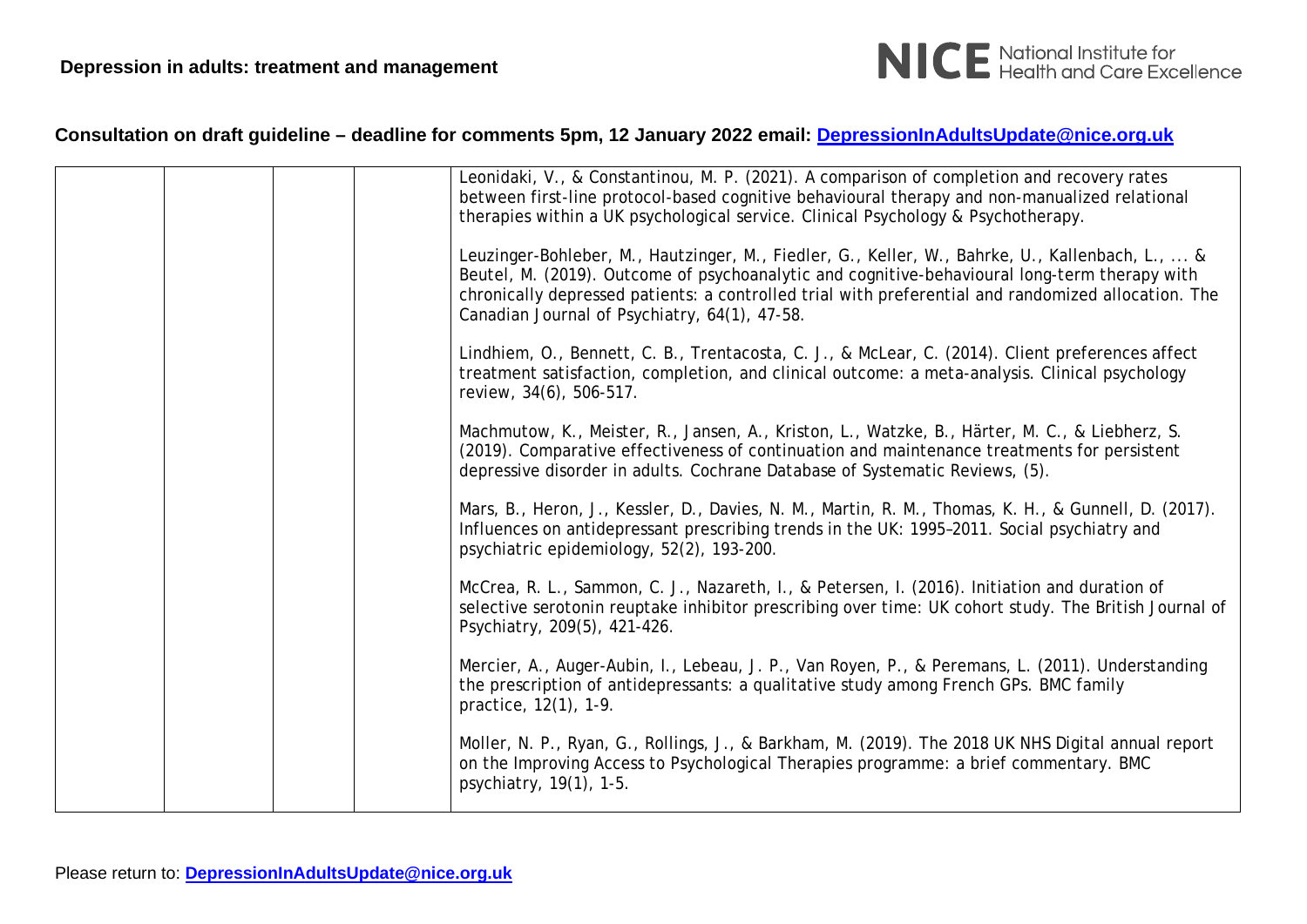

|  | Munder, T., Bruetsch, O., Leonhart, R., Gerger, H., & Barth, J. (2013). Researcher allegiance in<br>psychotherapy outcome research: an overview of reviews. Clinical Psychology Review, 33(4), 501-<br>511.                                                                                                       |
|--|-------------------------------------------------------------------------------------------------------------------------------------------------------------------------------------------------------------------------------------------------------------------------------------------------------------------|
|  | NHS Digital (2014). Psychological therapies: Annual report on the use of IAPT services. England,<br>2013-2014. Retrieved from https://digital.nhs.uk/data-and-<br>information/publications/statistical/psychological-therapies-annual-reports-on-the-use-of-iapt-<br>services/annual-report-2013-14               |
|  | NHS Digital (2015). Psychological therapies: Annual report on the use of IAPT services. England,<br>2014-2015. Retrieved from https://digital.nhs.uk/data-and-<br>information/publications/statistical/psychological-therapies-annual-reports-on-the-use-of-iapt-<br>services/annual-report-2014-15               |
|  | NHS Digital (2016). Psychological therapies: Annual report on the use of IAPT services. England,<br>2015-2016. Retrieved from https://digital.nhs.uk/data-and-<br>information/publications/statistical/psychological-therapies-annual-reports-on-the-use-of-iapt-<br>services/annual-report-2015-16               |
|  | NHS Digital (2017). Psychological therapies: Annual report on the use of IAPT services. England,<br>2016-2017. Retrieved from https://digital.nhs.uk/data-and-<br>information/publications/statistical/psychological-therapies-annual-reports-on-the-use-of-iapt-<br>services/annual-report-2016-17               |
|  | NHS Digital (2018). Psychological therapies: Annual report on the use of IAPT services. England,<br>2017-2018. Retrieved from https://digital.nhs.uk/data-and-<br>information/publications/statistical/psychological-therapies-annual-reports-on-the-use-of-iapt-<br>services/annual-report-2017---18/content.old |
|  | Nikolakopoulou, A., Higgins, J. P., Papakonstantinou, T., Chaimani, A., Del Giovane, C., Egger, M.,<br>& Salanti, G. (2020). CINeMA: an approach for assessing confidence in the results of a network<br>meta-analysis. PLoS medicine, 17(4), e1003082.                                                           |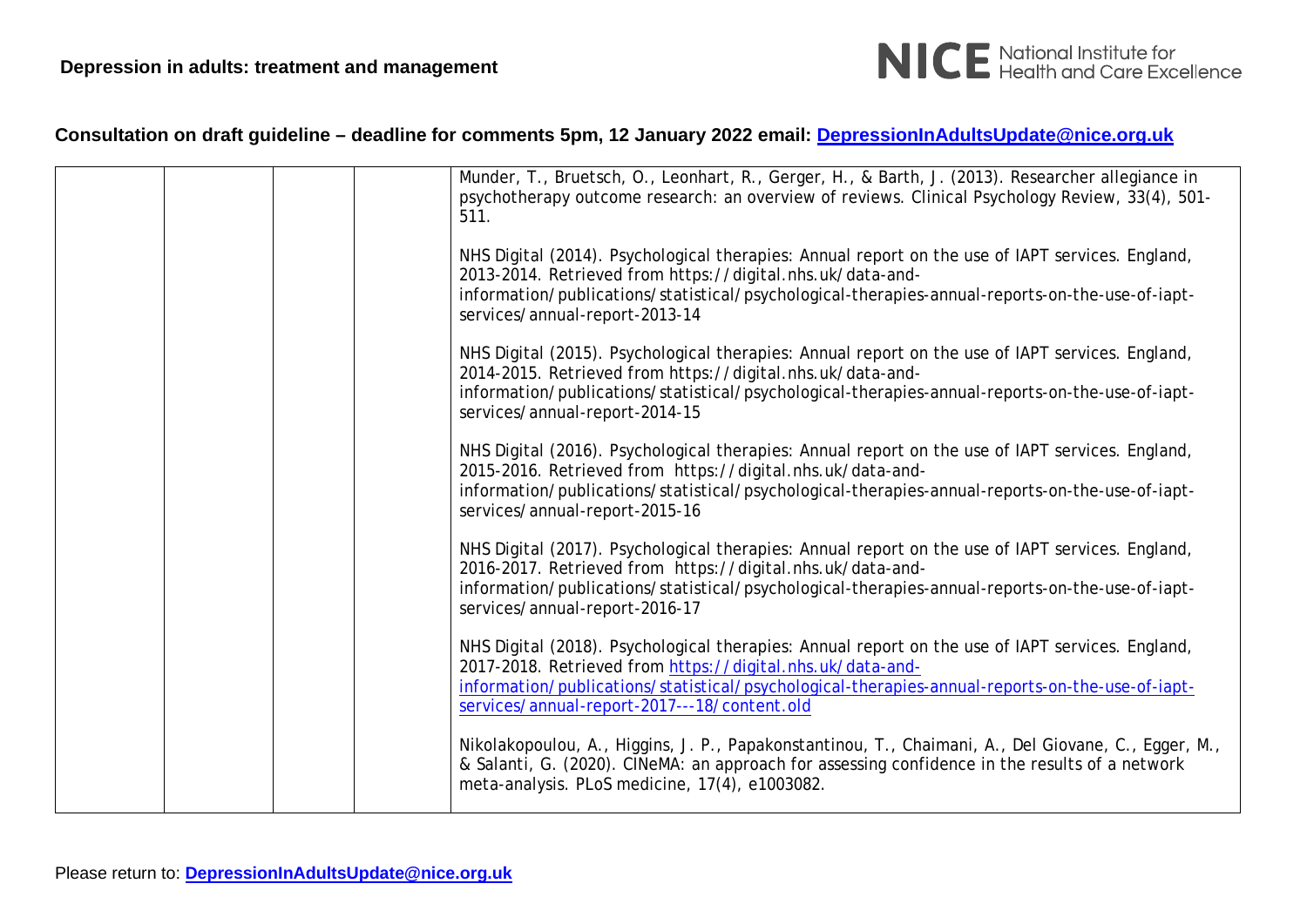

| Nordmo, M., Monsen, J. T., Høglend, P. A., & Solbakken, O. A. (2021). Investigating the dose-<br>response effect in open-ended psychotherapy. Psychotherapy Research, 31(7), 859-869.<br>Public Health England (2020) Prescribed medicines review: summary. Available at:<br>https://www.gov.uk/government/publications/prescribed-medicines-review-report/prescribed-<br>medicines-review-summary                                                                                           |
|----------------------------------------------------------------------------------------------------------------------------------------------------------------------------------------------------------------------------------------------------------------------------------------------------------------------------------------------------------------------------------------------------------------------------------------------------------------------------------------------|
| Puhan, M. A., Schünemann, H. J., Murad, M. H., Li, T., Brignardello-Petersen, R., Singh, J. A.,  &<br>Guyatt, G. H. (2014). A GRADE Working Group approach for rating the quality of treatment effect<br>estimates from network meta-analysis. Bmj, 349.                                                                                                                                                                                                                                     |
| Pybis, J., Saxon, D., Hill, A., & Barkham, M. (2017). The comparative effectiveness and efficiency<br>of cognitive behaviour therapy and generic counselling in the treatment of depression: evidence<br>from the 2 nd UK National Audit of psychological therapies. BMC psychiatry, 17(1), 1-13.                                                                                                                                                                                            |
| Raza, G. T., & Holohan, D. R. (2015). Clinical treatment selection for posttraumatic stress disorder:<br>Suggestions for researchers and clinical trainers. Psychological Trauma: Theory, Research, Practice,<br>and Policy, 7(6), 547. Salanti, G. (2012). Indirect and mixed-treatment comparison, network, or<br>multiple-treatments meta-analysis: many names, many benefits, many concerns for the next<br>generation evidence synthesis tool. Research synthesis methods, 3(2), 80-97. |
| Richards, D. A., Rhodes, S., Ekers, D., McMillan, D., Taylor, R. S., Byford, S.,  & Woodhouse, R.<br>(2017). Cost and Outcome of BehaviouRal Activation (COBRA): a randomised controlled trial of<br>behavioural activation versus cognitive-behavioural therapy for depression. Health Technology<br>Assessment (Winchester, England), 21(46), 1-366.                                                                                                                                       |
| Robinson, L., Delgadillo, J., & Kellett, S. (2020). The dose-response effect in routinely delivered<br>psychological therapies: A systematic review. Psychotherapy Research, 30(1), 79-96.                                                                                                                                                                                                                                                                                                   |
| Salanti, G., Del Giovane, C., Chaimani, A., Caldwell, D. M., & Higgins, J. P. (2014). Evaluating the<br>quality of evidence from a network meta-analysis. PloS one, 9(7), e99682.                                                                                                                                                                                                                                                                                                            |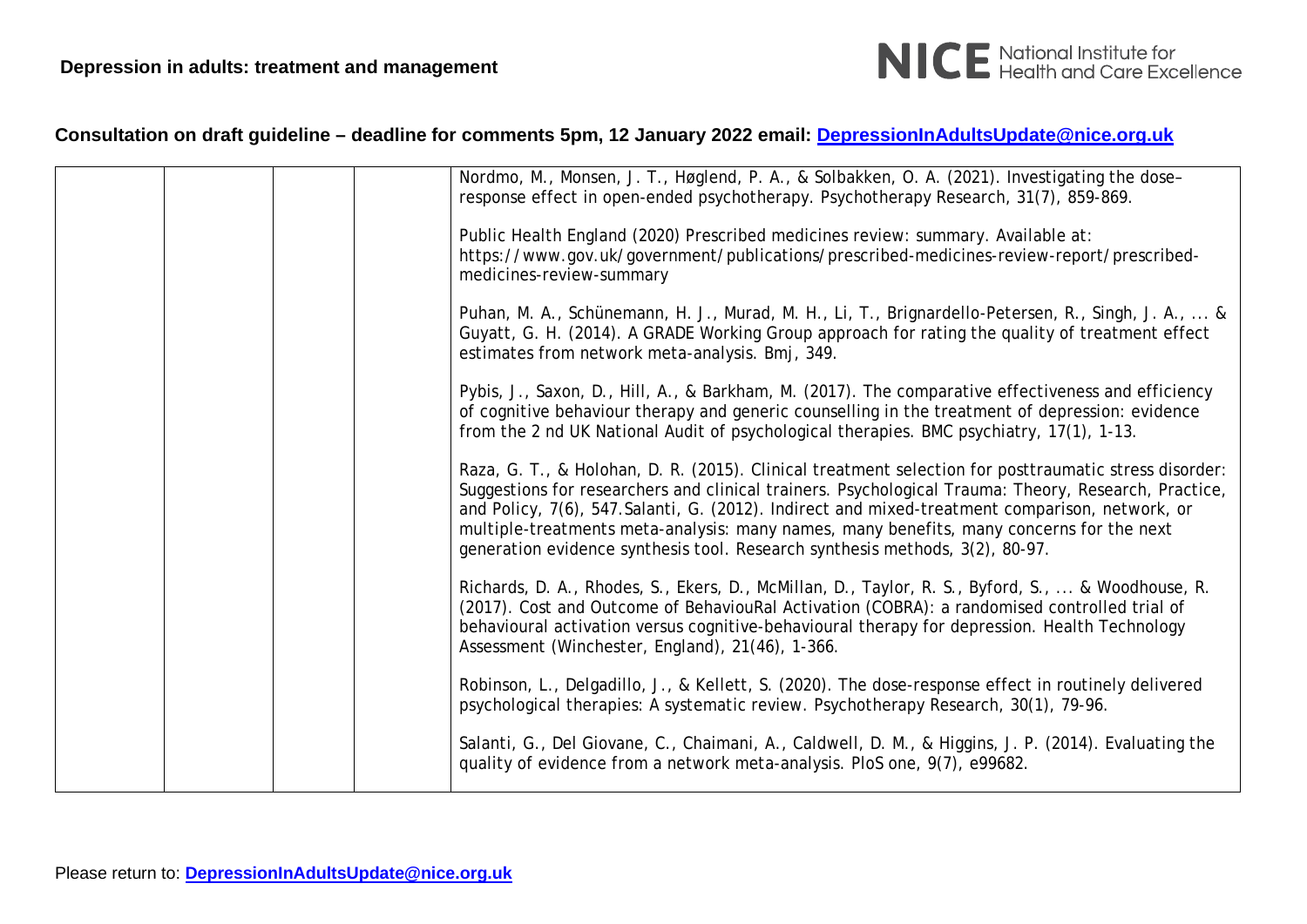

|  |  | Swift, J. K., Callahan, J. L., Cooper, M., & Parkin, S. R. (2018). The impact of accommodating<br>client preference in psychotherapy: A meta-analysis. Journal of Clinical Psychology, 74(11), 1924-<br>1937.                                                                                                                |
|--|--|------------------------------------------------------------------------------------------------------------------------------------------------------------------------------------------------------------------------------------------------------------------------------------------------------------------------------|
|  |  | Van, H. L., & Kool, M. (2018). What we do, do not, and need to know about comorbid depression<br>and personality disorders. The Lancet Psychiatry, 5(10), 776-778                                                                                                                                                            |
|  |  | Waitzfelder, B., Stewart, C., Coleman, K. J., Rossom, R., Ahmedani, B. K., Beck, A.,  & Simon,<br>G. E. (2018). Treatment initiation for new episodes of depression in primary care settings. Journal<br>of general internal medicine, 33(8), 1283-1291.                                                                     |
|  |  | Wakefield, S., Kellett, S., Simmonds-Buckley, M., Stockton, D., Bradbury, A., & Delgadillo, J.<br>(2021). Improving Access to Psychological Therapies (IAPT) in the United Kingdom: A systematic<br>review and meta-analysis of 10-years of practice-based evidence. British Journal of Clinical<br>Psychology, 60(1), 1-37. |
|  |  | Williams, R., Farquharson, L., Palmer, L., Bassett, P., Clarke, J., Clark, D. M., & Crawford, M. J.<br>(2016). Patient preference in psychological treatment and associations with self-reported outcome:<br>national cross-sectional survey in England and Wales. BMC psychiatry, 16(1), 1-8.                               |
|  |  | Windle, E., Tee, H., Sabitova, A., Jovanovic, N., Priebe, S., & Carr, C. (2020). Association of<br>patient treatment preference with dropout and clinical outcomes in adult psychosocial mental<br>health interventions: a systematic review and meta-analysis. JAMA psychiatry, 77(3), 294-302.                             |
|  |  | Winter, S. E., & Barber, J. P. (2013). Should treatment for depression be based more on patient<br>preference?. Patient preference and adherence, 7, 1047.                                                                                                                                                                   |
|  |  | Zimmerman, M., Posternak, M., Friedman, M., Attiullah, N., Baymiller, S., Boland, R.,  & Singer,<br>S. (2004). Which factors influence psychiatrists' selection of antidepressants?. American Journal of<br>Psychiatry, 161(7), 1285-1289.                                                                                   |
|  |  |                                                                                                                                                                                                                                                                                                                              |

Insert extra rows as needed